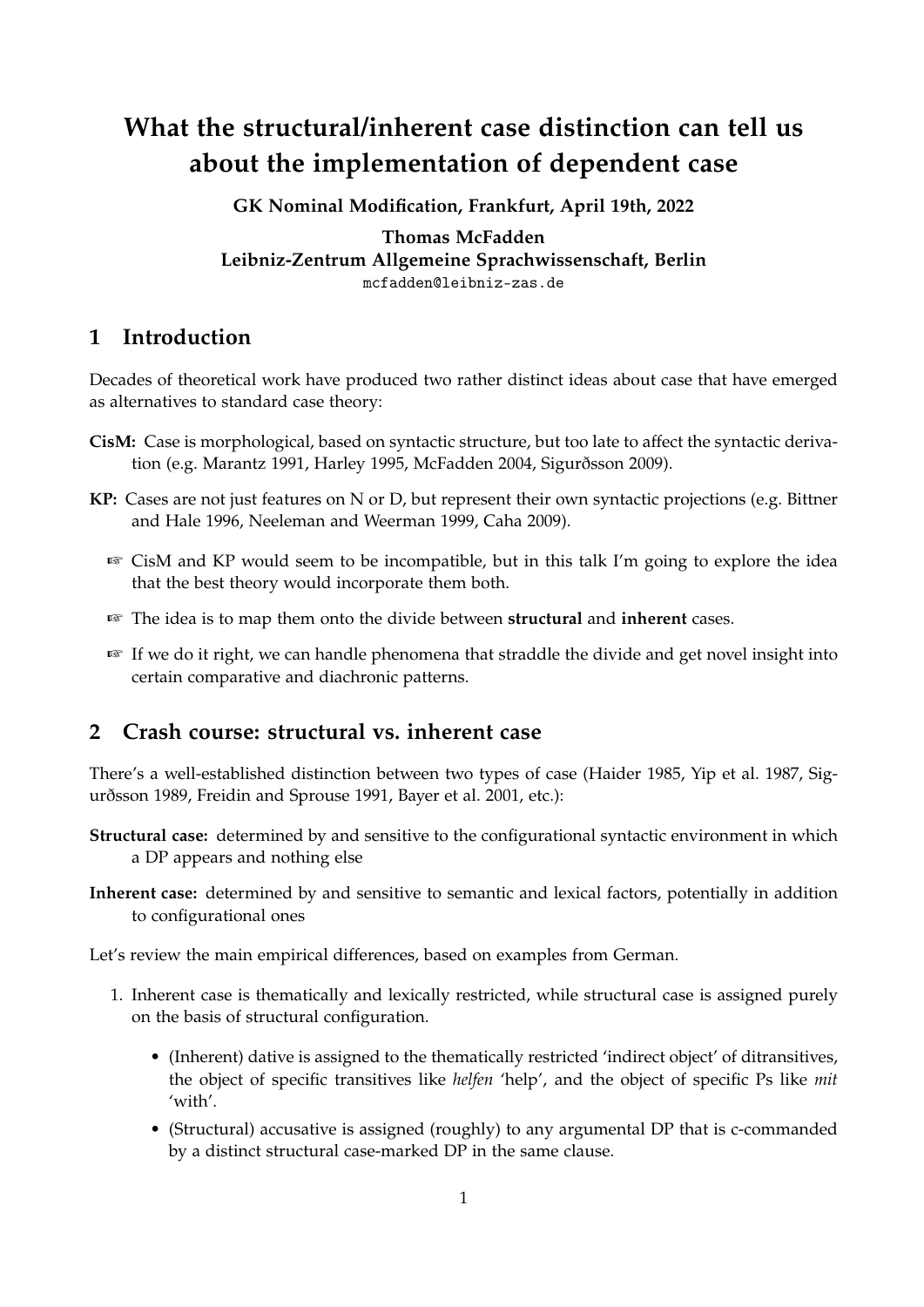This includes the (thematically unrestricted) object of the open class of transitive verbs. . .

- (1) Der Metallurge mag/bekommt/klaut/verbrennt **den Cricketschläger**. the metallurgist likes/receives/steals/burns the cricket-bat.acc
- . . . the (thematically unrestricted) 'direct object' of ditransitive verbs. . .
	- (2) Der Metallurge gab/klaute/schnitzte/gönnte dem Dekan **den Cricketschläger**. the metallurgist gave/stole/whittled/allowed the dean the cricket-bat.acc 'The metallurgist gave the dean the cricket bat, stole it from him, whittled it for him, didn't begrudge him it'

. . . and the (thematically unrestricted) subject of any verb embedded under causative *lassen* 'let' or the perception verbs *hören* 'hear' and *sehen* 'see':

- (3) Der Dekan the dean. NOM let the m.ACC lose/kill/the ließ **den M.en** verlieren/töten/den Cricketschläger klauen. cricket-bat.acc steal 'The dean let the m. lose, had him killed, had him steal the cricket bat.'
- 2. When both could be assigned, inherent case takes precedence over structural.
- E.g. the accusative assigned under causative *lassen* that we just saw is superseded by the inherent dative assigned by *helfen*:
- (4) Der Dekan the dean.NOM let the m.DAT/\*ACC ließ **dem M.en/\*den M.en** helfen. help 'The dean had someone help the metallurgist.'
- 3. Structural cases alternate under A-movement and when argument structure is modified, e.g. in the passive:
- (5) a. Der Metallurge the metallurgist.nom has the cricket-bat.acc stolen hat **den Cricketschläger** geklaut. 'The metallurgist stole the cricket bat.'
	- b. **Der Cricketschläger** wurde geklaut. the cricket-bat.nom was stolen 'The cricket bat was stolen.'

Inherent ones do not alternate in this way:

- (6) a. Der Metallurge the metallurgist.NOM has the dean.DAT not helped hat **dem Dekan** nicht geholfen. 'The metallurgist didn't help the dean.'
	- b. **Dem Dekan** ist nicht geholfen worden. the dean.DAT is not helped become 'The dean was not helped.'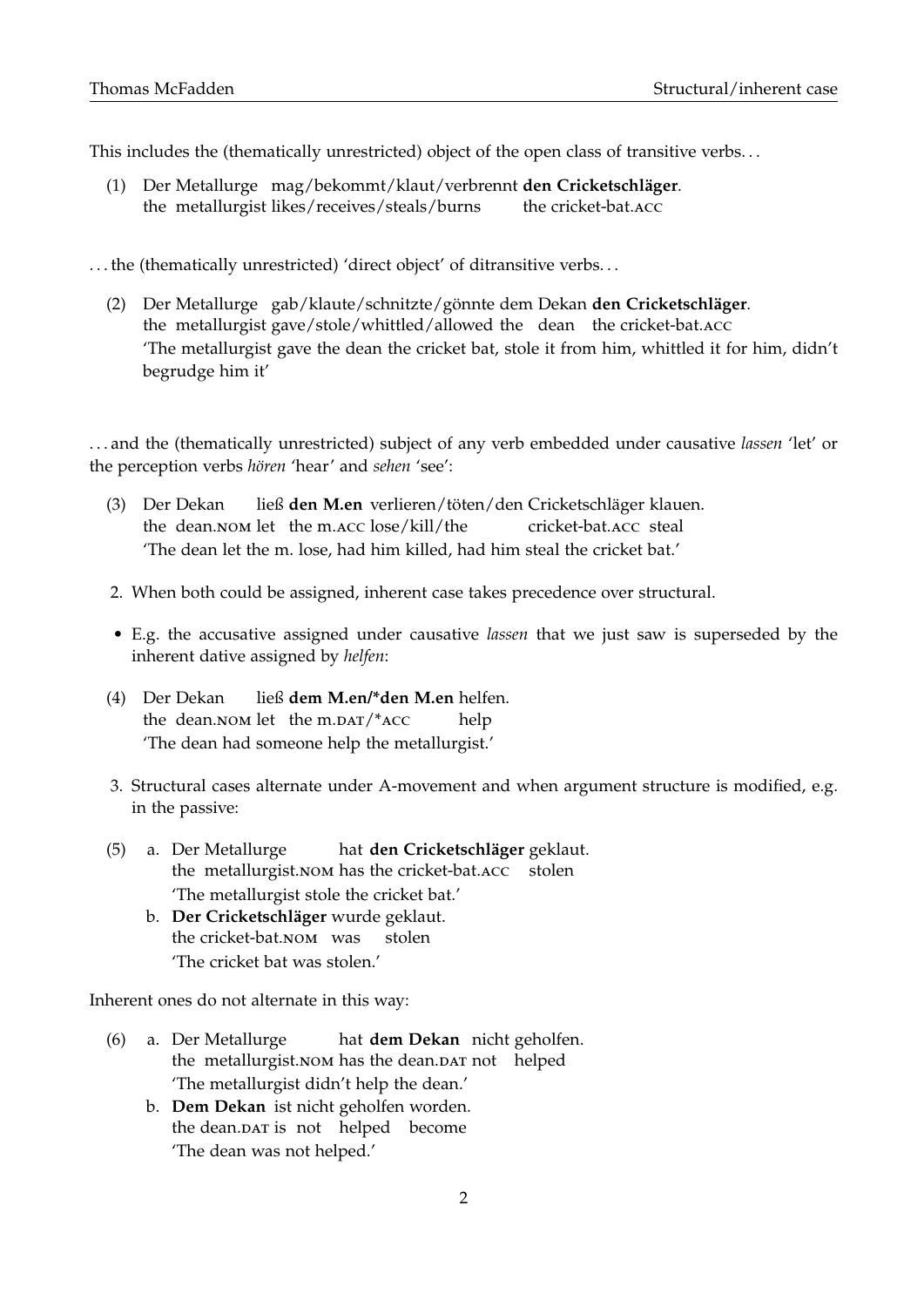4. In some languages, inherent case blocks certain syntactic processes and relations associated with subjecthood (like being controlled pro).

This happens e.g. in German. . .

- (7) Der M. hofft [ pro unterstützt zu werden ] the m. hopes [ PRO supported to become ] 'The metallurgist hopes to be supported.'
- (8) \* Der M. hofft [ pro the m. hopes [ PRO.DAT helped to become ] geholfen zu werden ] 'The metallurgist hopes to be helped.'
- . . . but not in Icelandic:
	- (9) Henni leiðist bókin. her.DAT bores book.the.NOM 'She finds the book boring.'
- (10) Hún she.nom hopes for [to PRO.DAT bore not book.the.nom ] vonast til [að PRO leiðast ekki bókin. ] 'She hopes not to find the book boring.'

When blocking doesn't happen, we call it **quirky case**.

- 5. A nominal having inherent or structural case affects the case assigned to another nominal below it.
- Typically, if the higher argument of a dyadic verb gets structural case, the lower argument will get structural accusative, as in (11a).
- But if the higher argument gets an inherent case, like the dative in (11b), the lower argument will get structural nominative.
- (11) a. Der M. the m.nom worships the cricket-bat.acc verehrt **den Cricketschläger**. 'The metallurgist worships the cricket bat.'
	- b. Dem M. the m.DAT likes the cricket-bat.NOM gefällt **der Cricketschläger**. 'The metallurgist likes the cricket bat.'
	- 6. Inherent case-marked nominals are often blocked from triggering agreement, while structural case-marked ones are generally not.
- (12) a. Den Metallurgen the metallurgists.DAT became.3sG helped **wurde** geholfen. 'The metallurgists were helped.'
	- b. Die M. the m.nom became.3PL supported **wurden** unterstützt. 'The metallurgists were supported.'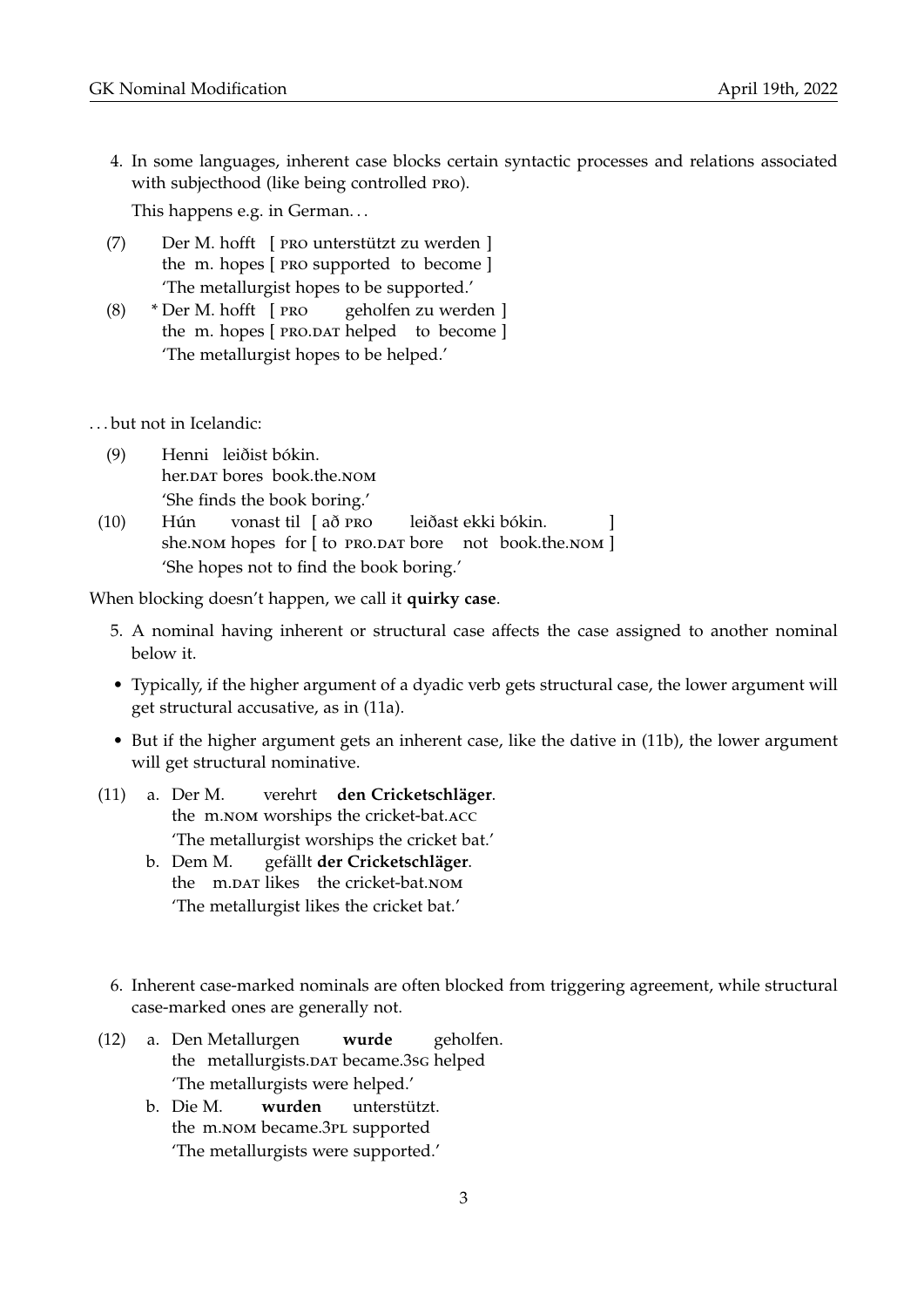## **3 Two alternatives to standard Case theory**

The standard view in GB and Minimalism has been that cases are **features**, assigned to (or checked on) DPs in the course of the **syntactic** derivation.

• These features can potentially influence the course of the derivation, and indeed case has been implicated in A-movement, passivization, control. . .

The two alternative ideas about case we'll be considering here move in different directions from this, each modifying a different **highlighted** bit from that definition:

- **CisM** moves case from the syntax into the morphology, such that it interprets the structure output by the syntax rather than playing an active role in its derivation.
- **KP** reifies cases more substantially in the syntax as (a series of) heads rather than just (a series of) features on other heads.

Let's begin with what led to the proposal of the two alternatives to standard Case theory (henceforth SCT).

#### **3.1 The motivation for CisM**

The big idea of SCT (going back to Vergnaud 1977):

- DPs need Case to be **licensed** to appear overtly. If a DP can't get Case in one position, it must move to another where it can, or remain silent (as pro).
- Being able to trigger clearly syntactic operations like movement implies that Case must be active in the narrow syntactic component.

However, subsequent work has turned up a series of problems with tying the positional distribution of DPs to the determination of Case. . .

- 1. The relationship between final A-positions and morphological cases is not one-to-one, but many-to-many.
- (13) Henni hefur alltaf þótt her.DAT has always thought Olaf.NOM boring Ólafur leiðinlegur. 'She has always found Olaf boring.'
	- Zaenen et al. (1985) demonstrate that *henni* is the subject in (13), yet it is marked dative, while the object is marked nominative.
- 2. Case can be assigned when no overt DP is licensed (Sigurðsson 1991):
- (14) Að pro/\*barninu to PRO.DAT/\*the-child.DAT recover the-disease alone.DAT.MASC is difficult batna veikin **einum** er erfitt. 'To recover from the disease alone is difficult.'
	- Sigurðsson (1991) shows that *einu* in (14) is agreeing with pro, which thus must have been assigned dative case. Yet no overt DP is licit in that position.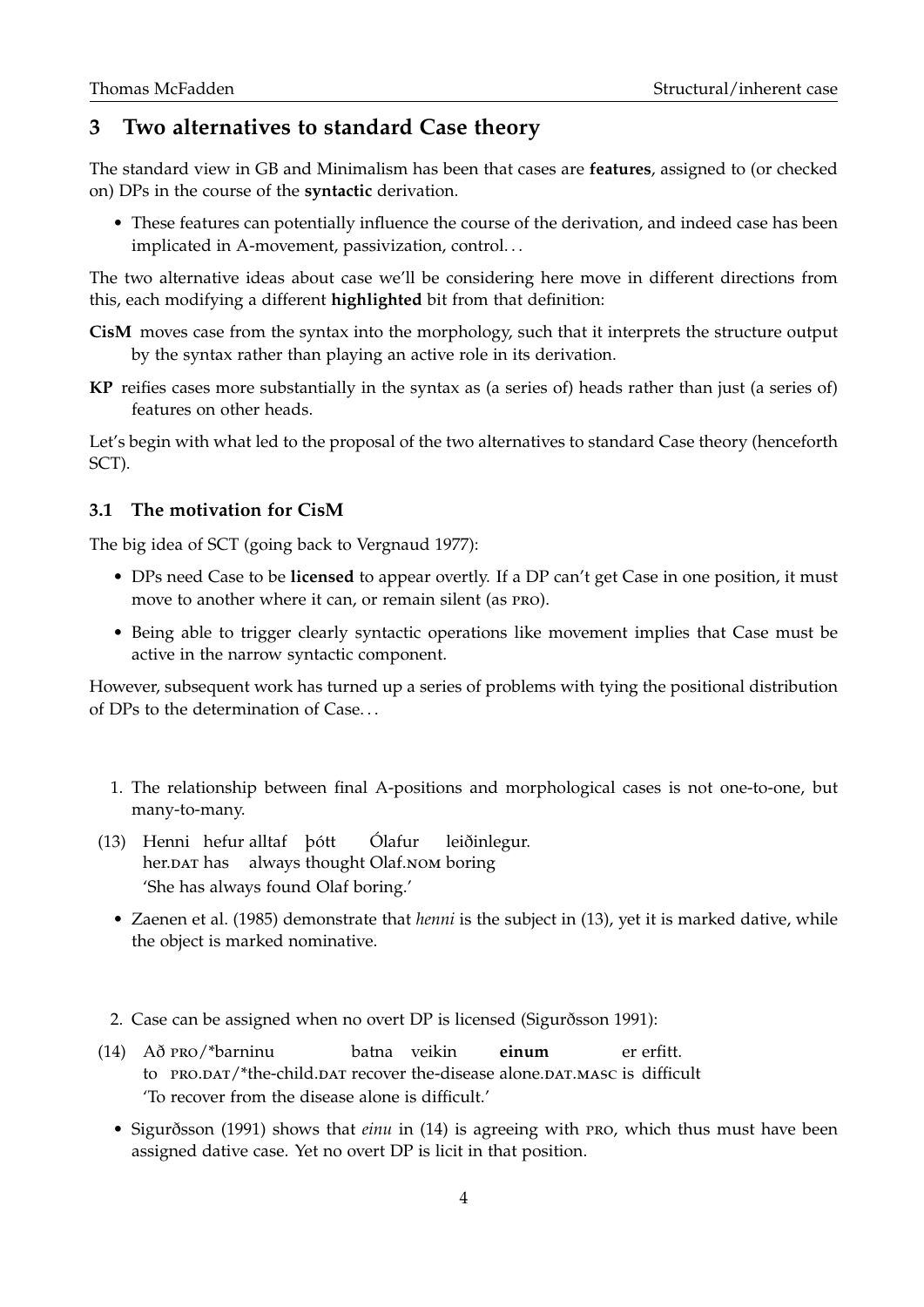- 3. DPs can be licensed where they are not assigned case (Schütze 2001):
- (15) Der/\*Dem the-NOM/\*DAT Hans with him-DAT speak I not more Hans, mit dem spreche ich nicht mehr. 'Hans, I don't speak with him anymore.' (German)
	- Nominative here is supplied by default. Something assigned by default can't be involved in licensing, since it would make the Case Filter vacuous.
- $\leftrightarrow$  So contra Vergnaud (1977) we need to keep the positional distribution of overt DPs separate from the determination of morphological case.

On the one hand, this means we need a different approach to overt DP distribution.

- ☞ I think this should work not in terms of requirements associated with DPs, but requirements associated with A-positions.
- ☞ I.e. we need something like the EPP combined with referential restrictions (Marantz 1991, Sigurðsson 2010, Sundaresan and McFadden 2009).
- ☞ And we need to deal with the cross-modular weirdness of the EPP and how it interacts with things like *pro*-drop and COMP-trace (McFadden and Sundaresan 2018a,b).

On the other hand, if case assignment isn't needed for DP licensing, we lose the strongest motivation for it being syntactic. And it gets worse!

- 1. The assignment of some cases involves a dependency with an additional DP, which is difficult to implement in terms of standard syntactic operations like Agree (see below and especially Baker 2015).
- 2. The determination of specific cases does not inform the semantics as we might expect it to if it occurs in the syntax and thus feeds into the LF branch (Sigurðsson 2012, a.o.).

Hence CisM:

- ☞ Moving case-assignment into the PF branch allows us to make sense of this cluster of facts.
- ☞ And it equally avoids making problematic predictions.

#### **3.2 The motivation for KP**

Several arguments for KP are out there (Lamontagne and Travis 1987, Bittner and Hale 1996, Neeleman and Weerman 1999, Asbury 2008, Levin 2015).

- Perhaps the most interesting are ones presented by Caha (2009), involving evidence reported by Blake (2001) for a hierarchy of cases, roughly as follows:
- (16) **Simplified Blake/Caha hierarchy** Nominative < Accusative < Genitive < Dative < Instrumental < Comitative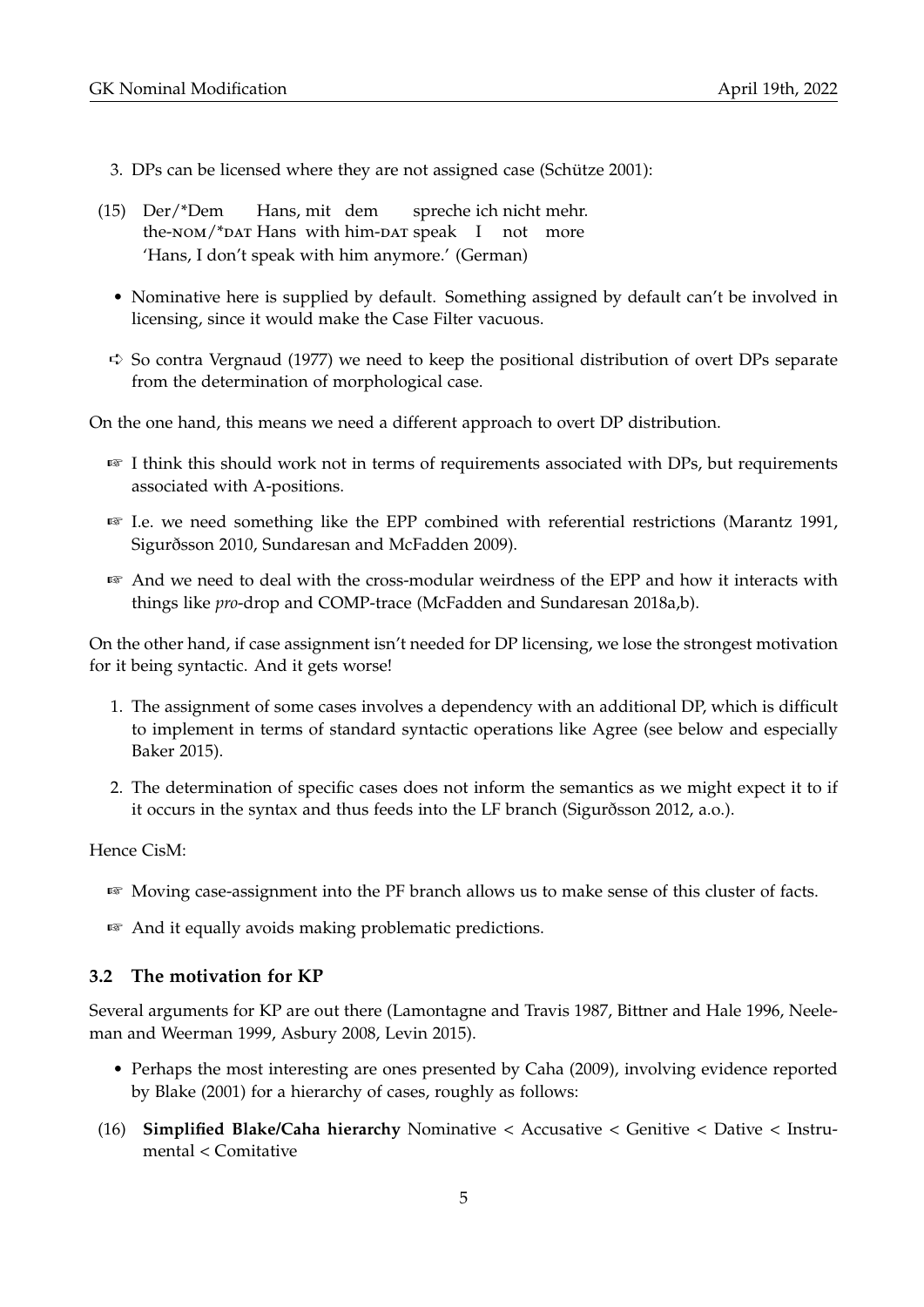This hierarchy seems to be relevant for at least two sets of facts cross-linguistically:

- 1. If a language has a given morphological case, it will also have all of the cases to the left in (16).
- 2. Within a single language, syncretisms overwhelmingly involve contiguous regions of the hierarchy. Consider Modern Greek:

|                                |      | 'fighters' 'fighter' 'alpha' [not attested] |
|--------------------------------|------|---------------------------------------------|
| Nom maxités maxitís alfa       |      |                                             |
| <b>Acc</b> maxités maxití      | alfa | $\blacksquare$ B                            |
| <b>Gen</b> maxitón maxití alfa |      |                                             |

Caha thus expands on KP:

- ☞ Case categories constitute hierarchical structures.
- ☞ The structure of each case crucially contains that of the next case down on the hierarchy.



These containment relationships encode markedness.

- With suitable assumptions about morphosyntax, this can be used to derive the inventory effects.
- And it explains syncretism. An underspecified item capable of spelling out both Dative and Accusative would automatically also cover Genitive (\*ABA).

The argumentation here depends crucially on cases having hierarchical structure.

☞ The simplest assumption is thus that these structures are syntactic, built up out of a series of functional heads above D.

➪ Hence KP.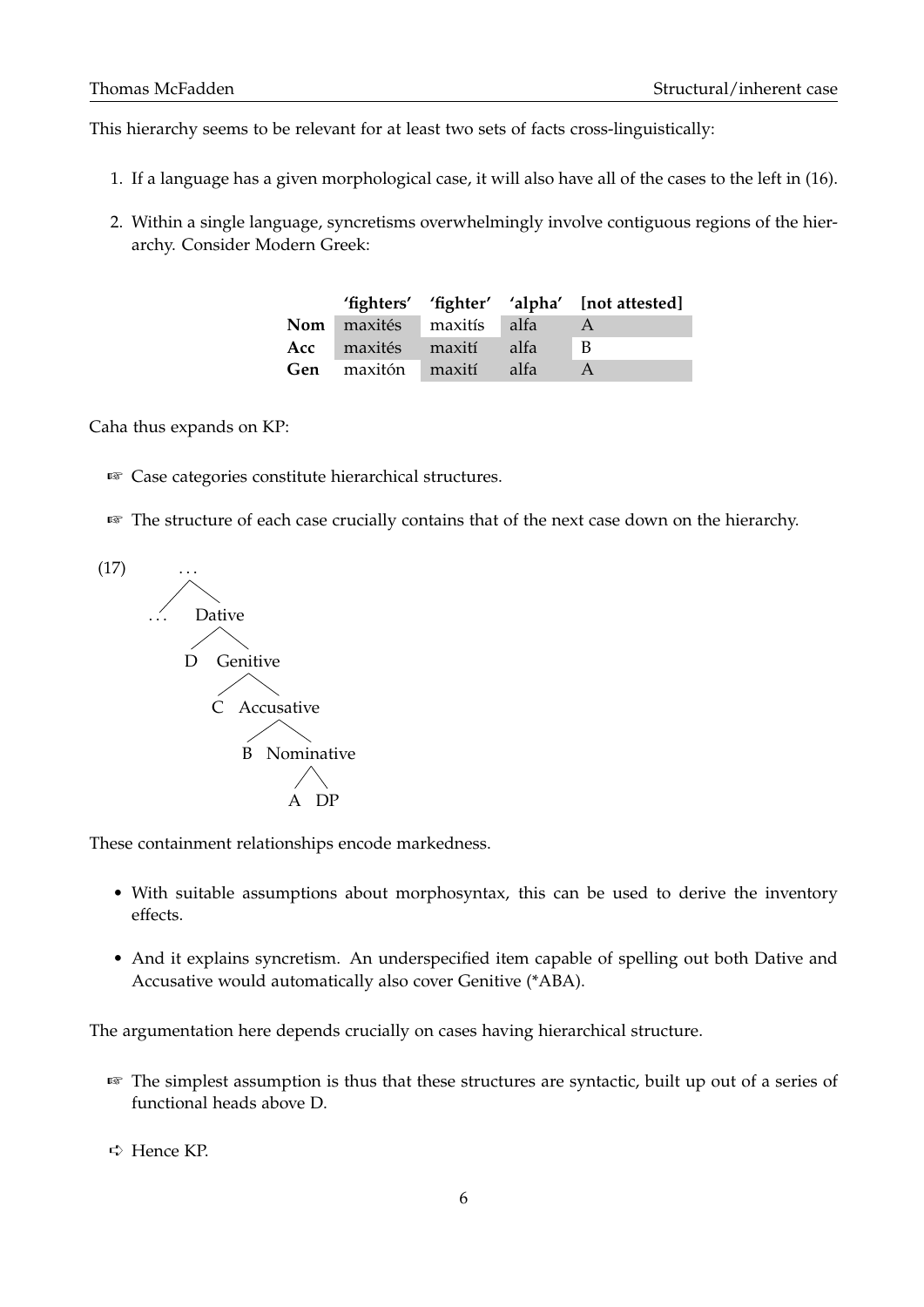#### **3.3 We want to have our case and eat it too**

CisM and KP are each motivated by a set of facts that they can handle better than SCT. However, the two ideas are incompatible with each other:

☞ It is incoherent to say that a DP has no case in the syntax, and is embedded in an exploded KP which is the syntactic representation of its case.

On the other hand, we don't really want to adopt one of the two approaches to the exclusion of the other, since each one has non-trivial problems on its own. . . CisM

- ☞ has limited ability to deal with the syncretism and inventory patterns (see McFadden 2007, for a failed attempt)
- ☞ has little to offer in dealing with the details of inherent cases, especially the more semanticky ones

KP

- ☞ predicts that there should be some consistent semantic contribution from each case head, which is not supported, as least for the lower ones (Sigurðsson 2012, a.o.)
- ☞ suffers from the same difficulties as other syntactic approaches in accounting for the distribution of nominative and accusative case

## **4 Proposing a synthesis**

We're left with a bit of a puzzle. But there's a clear angle from which to approach it.

☞ The areas where the two approaches do well and do poorly are (approximately) complementary, and follow the structural/inherent divide.

I thus propose to explore the following synthesis (henceforth **synth**):

- (18) The distinction between structural and inherent cases reflects a distinction in the size of the nominal phrases:
	- i. Nominals bearing structural case are DPs in the narrow syntax, with distinctions among structural cases determined at or after Spellout.
	- ii. Nominals bearing inherent/oblique case are larger, articulated KPs in the narrow syntax, with distinct cases corresponding to distinct amounts of structure within KP.

This is not an entirely new idea:

☞ Emonds (1987), Nikanne (1993), Bittner and Hale (1996), Asbury (2008), Baker (2015), Levin (2015), Yuan (To appear) all propose that some but not all cases involve KP/PP.

The novel contribution I want to make here is to argue for the following points: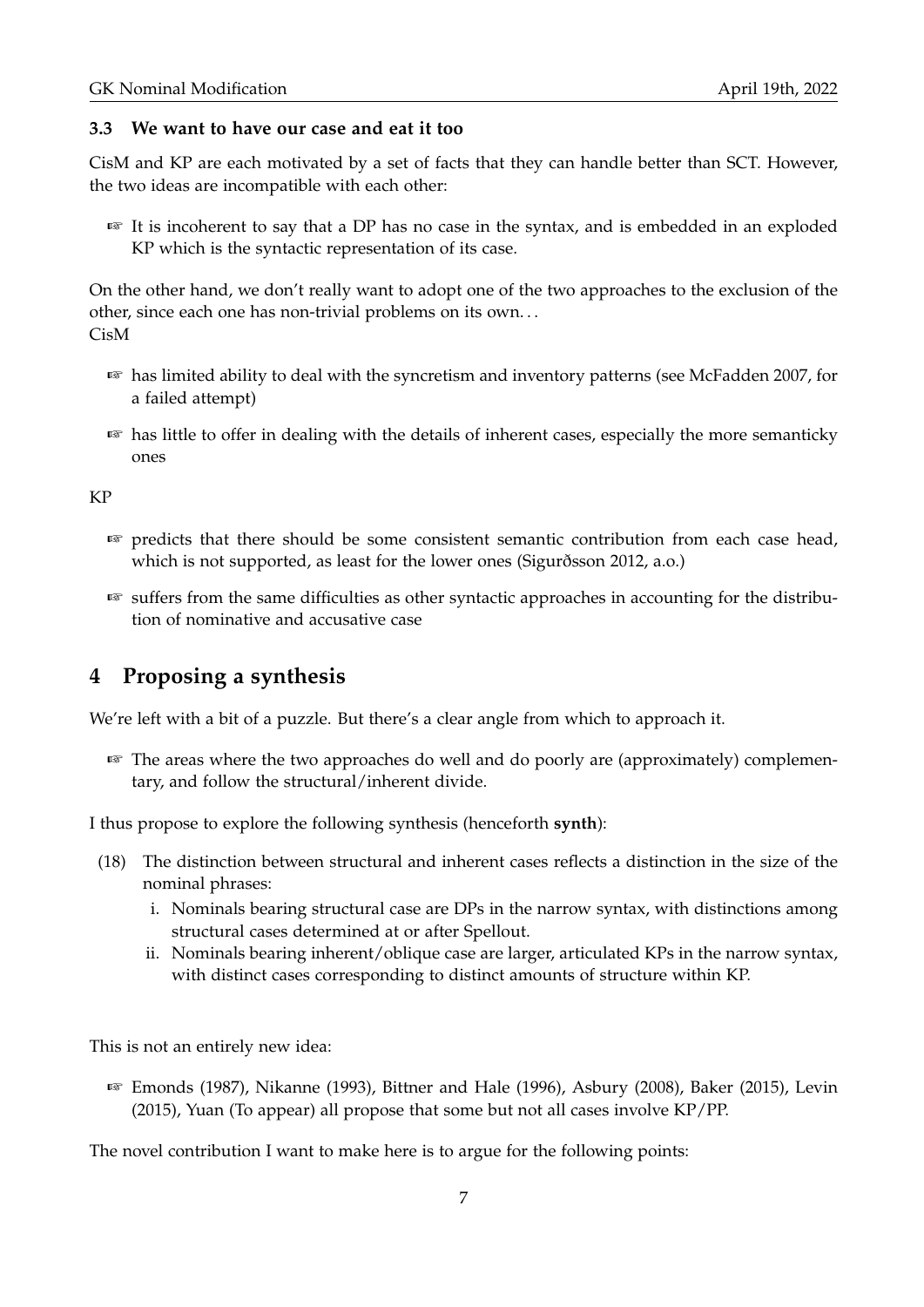- Mapping CisM/KP onto the structural/inherent case divide, especially given recent advances in both approaches, lets us derive differences that previously had to be stipulated.
- It also gives us a way to talk about intermediate cases, shedding some light on the mechanics of dependent case assignment while we're at it.
- And it allows insightful approaches to certain comparative and diachronic issues.

For the inherent cases:

- We can simply adopt Caha (2009)'s proposals as a starting point, at least as regards their structures.
- We'll have more to say regarding 'assignment' of inherent case in a bit.

For the structural cases, we need a bit more background:

☞ I propose that this primarily (perhaps exclusively) involves instances of what have been called **dependent** case and **default** or **unmarked** case.

The basic idea of dependent case, which goes back to Marantz (1991), with antecendents in Yip et al. (1987) etc., is given in (19), from Baker (2015, ch. 5):

(19) If a category XP bears c-command relationship R to another category ZP in domain W, then assign Case C to XP.

This parametrized template can characterize (many instances, in many languages, of) accusative, ergative, dative and other cases.

- One type of accusative is assigned to a DP c-commanded by another DP in the CP phase.
- One type of dative is assigned to a DP c-commanding another DP in the *v*P phase.
- One type of ergative is assigned to a DP c-commanding a DP in the CP phase.

See Preminger (To Appear) for insightful discussion related to this recurring "One type. . . " business.

Languages differ in which instantiations of (19) they use, but also in the types of A-movement they have which can feed or bleed them.

- (19) downward in CP will yield a consistent nominative-accusative pattern if objects obligatorily move out of the vP phase and get local to the subject.
- If said movement is optional, a DOM pattern will result, as in Sakha (Baker and Vinokurova 2010):
- (20) Masha [ türgennik salamaat ] sie-te Masha [ quickly porridge ] eat-PST.3SG.S 'Masha ate porridge quickly.'
- (21) Masha salamaat-y Masha porridge-ACC [ quickly t ] eat-PST.3SG.S [ türgennik t ] sie-te 'Masha ate the porridge quickly.'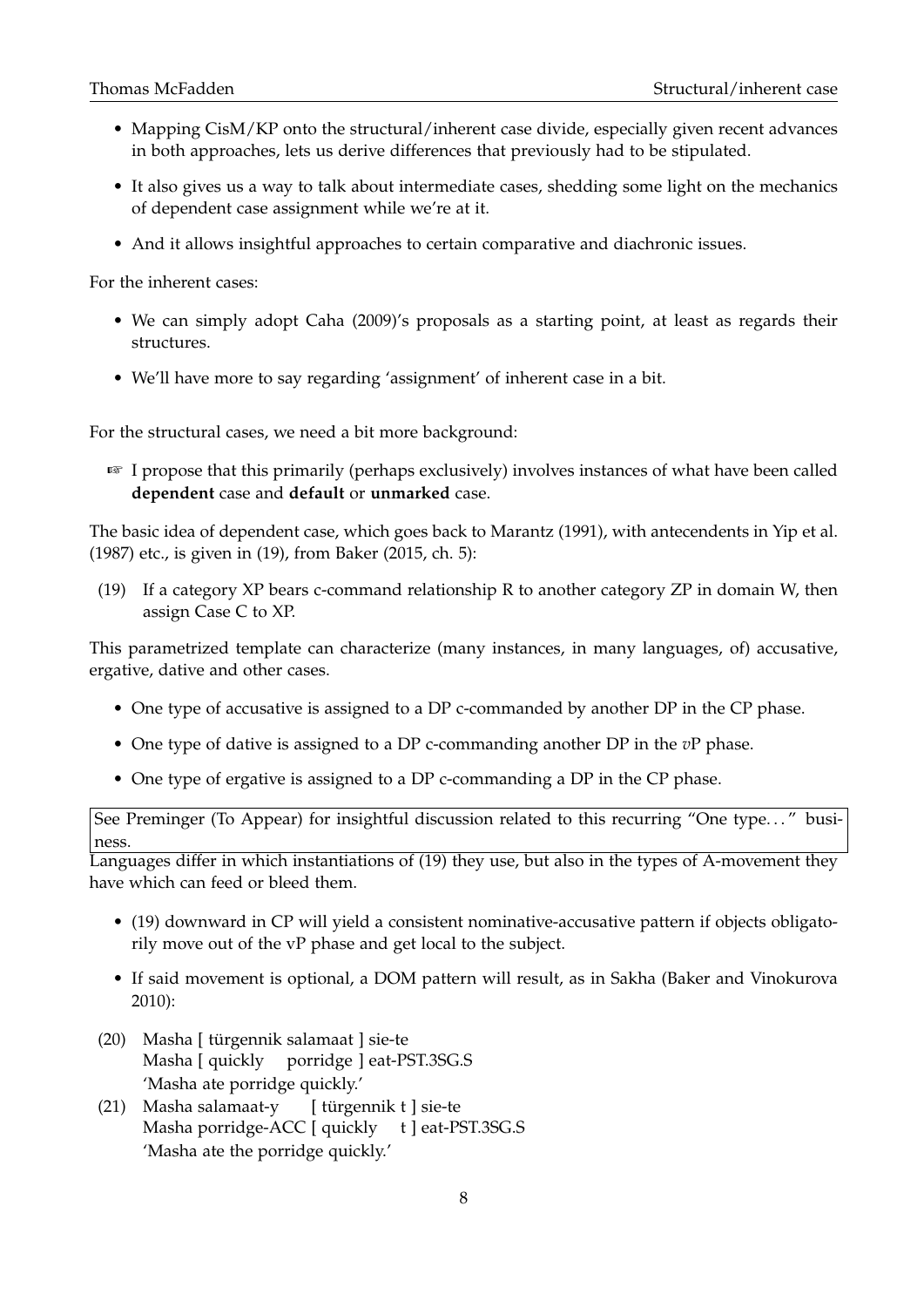Yuan (2018, 2021) shows how variation in ergativity patterns across varieties of Inuit can be similarly derived.

- Again, assume (19) downward in CP.
- But in these languages A-movement of the object crosses the subject, as in (23).
- So it's the **subject** that gets dependent case hence we call it ergative. And it doesn't get ergative when the object doesn't move, as in (22).
- Dialects differ in the conditions on the movement, hence differ in the conditions on ergative marking.
- Crucially, the ergative marking really tracks indendent diagnostics for movement of object across subject as predicted.
- (22)  $[CP \text{Subi } [vP \text{ Obi } ... ]]$
- (23) [*CP* Obj Subj**-ERG** [*vP* Obj . . . ] ]

DPs that don't meet the criteria for any case receive default case (Schütze 2001).

☞ This may be better understood as the complete **lack** of case (Bittner and Hale 1996, McFadden and Sundaresan 2010, Preminger 2011, Kornfilt and Preminger 2015, McFadden 2018).

## **5 Applying the synthesis**

I'll now go through the differences between structural and inherent case from the crash course at the beginning of the talk.

- ☞ I'll flesh out **synth** by showing how it can account for each in at least as insightful a way as other theories.
- **1. Inherent case is thematically and lexically restricted, while structural case is assigned purely on the basis of structural configuration.**

**synth** gives a straightforward characterization of the difference between structural and inherent case, reducing it to something that we have need for elsewhere:

- Structural case-marked nominal phrases are just DPs, whereas inherent case-marked ones involve additional syntactic heads above the DP.
- We already need larger nominal extended projections to deal with prepositional phrases, so we apply that rather than positing structural or inherent case as theoretical primitives.

This automatically accommodates the semantic/thematic differences between the two types of case, due to the extra heads above the DP in inherent case:

- ☞ These heads can be expected make a consistent, if not entirely straightforward, contribution to the semantics.
- ☞ This yields their basic thematic restrictions, but also their ability to appear in contexts (e.g. adjuncts) more characteristic of traditional PPs than NPs.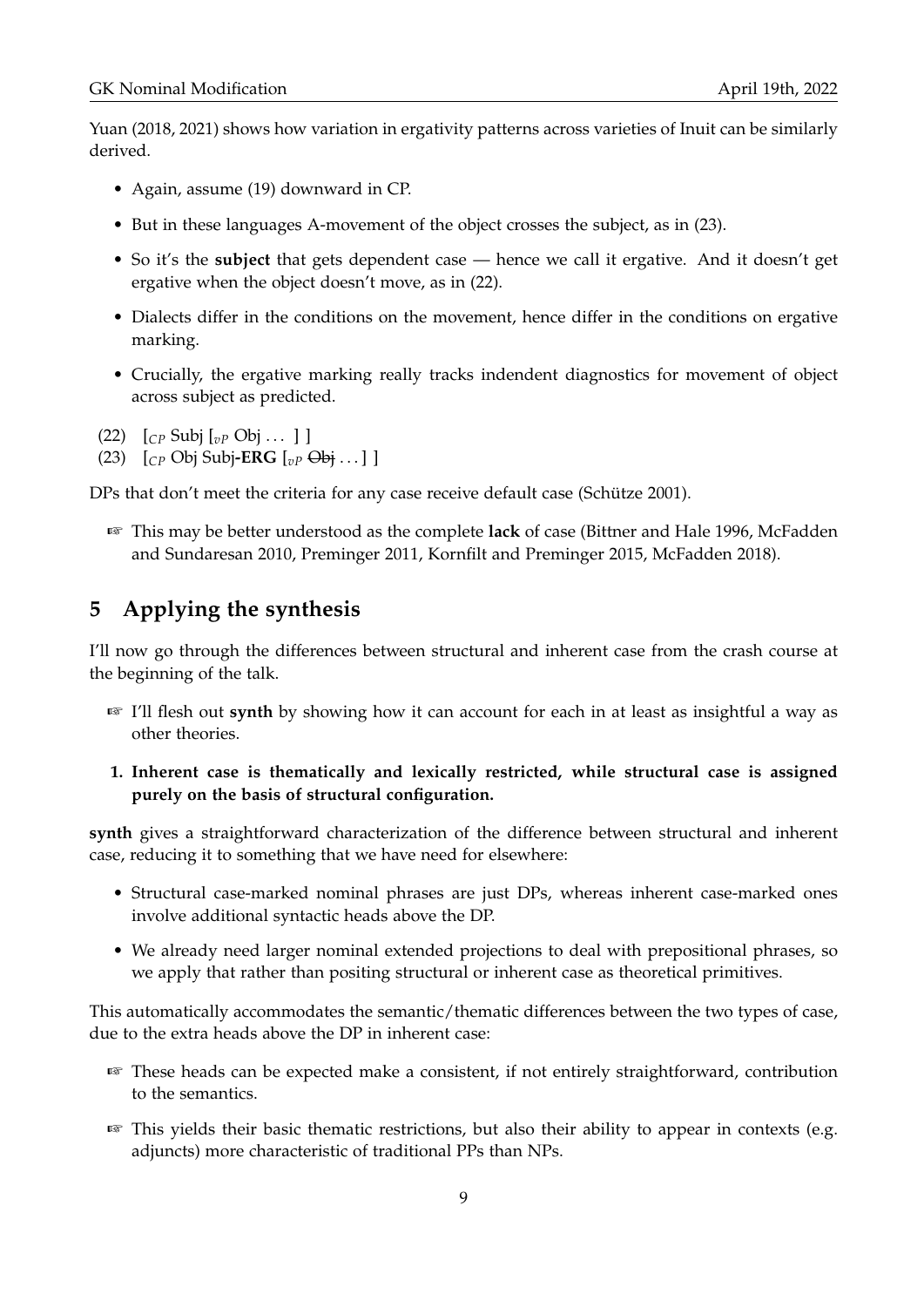Note then that inherent case is never really 'assigned', i.e. it isn't determined in the course of the derivation, but really is inherent to the phrase on which it appears.

- Each inherent case corresponds to a different syntactic category, with a different head at the top.
- So the determination of inherent cases on argument nominals can just boil down to c-selection.

Say Y is the head that defines Datives, and X the head that defines Genitives. We then get the following, exemplified with some Geman verbs:

| Verb     | <b>Gloss</b>      | 'Assigns' Selects |    |
|----------|-------------------|-------------------|----|
| tragen   | 'carry'           | Acc               | DР |
| helfen   | 'help'            | Dat               | YP |
| gedenken | 'commemorate' Gen |                   | XP |

☞ This is a welcome result, since inherent case assignment seems to have the level of moderate predictability punctuated by exceptions and surprises that is characteristic of other instances of c-selection.

Structural case-marked nominals, lacking such heads, will be different:

- They have no consistent semantics beyond what all DPs have, hence the lack of generalizations about the meaning of the nominative or the accusative.
- They also have the distribution of DPs and not of PPs or any other category.
- Their specific cases will not be visible to selection, because they are all DPs. Hence there are e.g. no verbs that select for nominative objects.

#### **2. When both could be assigned, inherent case takes precedence over structural.**

Again, under **synth**, inherent case is not assigned, but characterizes how certain nominal structures are built up **before** merging into a larger context.

- ☞ In those contexts these larger structures are selected over the smaller structures of structural case.
- ☞ Since inherent case in a sense belongs to an earlier stage of the derivation, it gets first crack before structural case.
- **3. Structural cases alternate under A-movement and in argument structure alternations, while inherent ones do not.**

The standard take on this since the 80s is definitional:

- Inherent case is assigned to a nominal in its first-merge position. Subsequent steps of the derivation cannot undo this, and are thus irrelevant.
- Structural case, on the other hand, can be assigned whenever a nominal gets into the right structural relationship with a case assigner.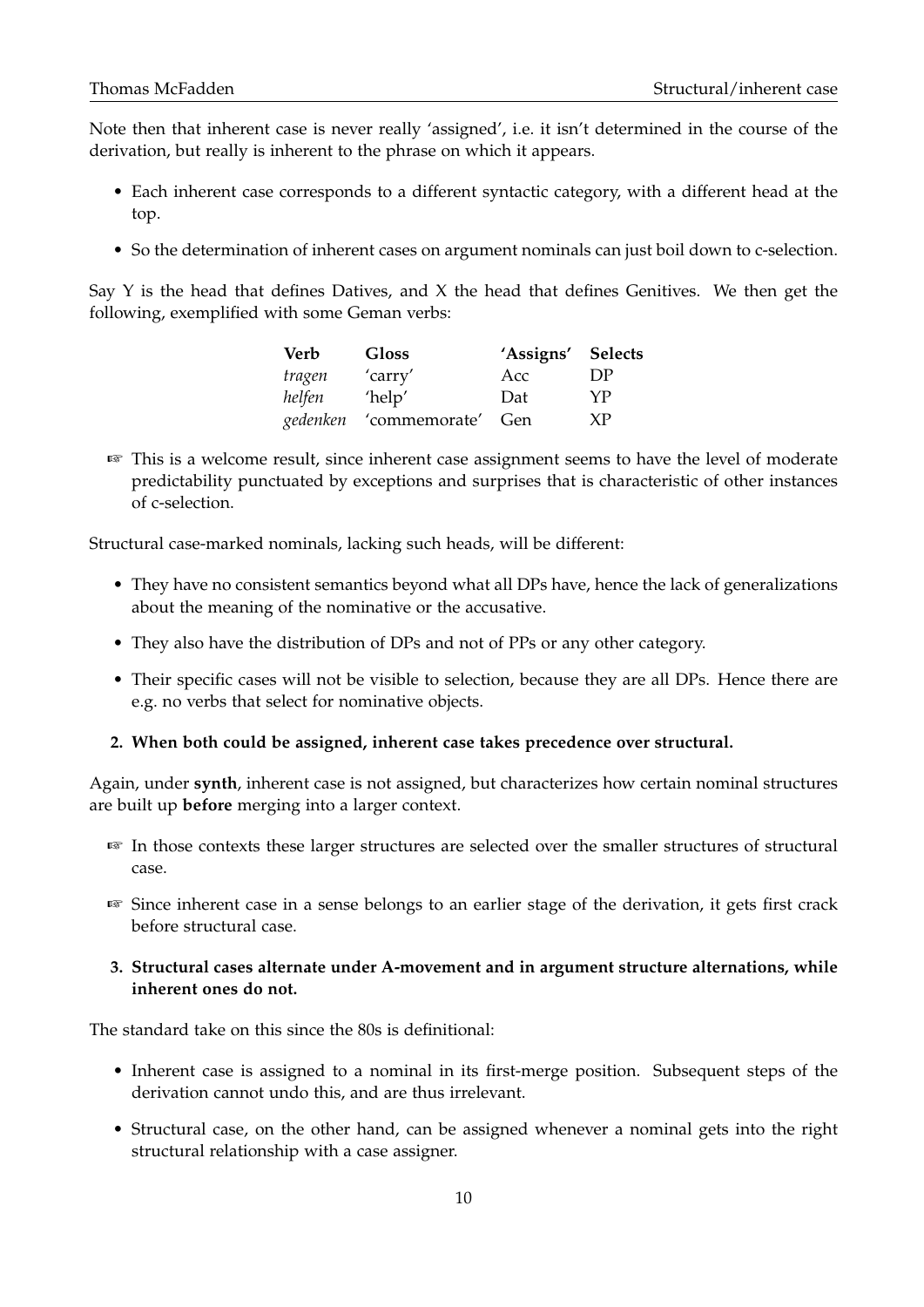This timing difference must simply be stipulated, since there is otherwise no inherent formal distinction in the nature of the two types of case.

We can do better under **synth**, because the difference between structural and inherent case has to do with the presence of syntactic structure on the relevant nominal.

- Syntactic heads can't be created or destroyed by movement, or affected by the presence or absence of DPs elsewhere (as in causatives or passives).
- We also don't expect that a DP would be able to move into a KP, since this would require internal Merge to a complement position.
- Movement out of a KP may be possible, but should be rare, since it would amount to something like preposition stranding.

The situation with structural case is quite different:

- Movement absolutely can affect c-command relationships between DPs, and move them into or out of particular locality domains.
- Since structural case **is** established on the basis of such factors, it will indeed be sensitive to A-movement, passivization, etc.
- **4. In some languages, inherent case blocks certain movement processes and relations associated with subjecthood. When it doesn't, we call it quirky case.**

**synth** doesn't explain the quirky/inherent distinction, but it does provide a framework for understanding it.

- ☞ Structural and inherent nominals are distinct syntactic categories, but in the same extended projection.
- ☞ So we can expect them to have similar but distinct treatments by A-movement and other phenomena.
- ☞ And there is a good bit of room for variation and parametrization here.

Take movement to a derived subject position:

- If this is driven specifically by a D feature, then we only expect it to apply to structural casemarked nominals, not inherent ones.
- But it could apply to the latter if the K heads don't create locality boundaries, so that the DP contained within could be targeted, pied-piping the KP.
- Alternatively, in some languages the movement could be triggered not by a D feature, but by something that characterizes nominal extended projections, making the KPs equally good candidates.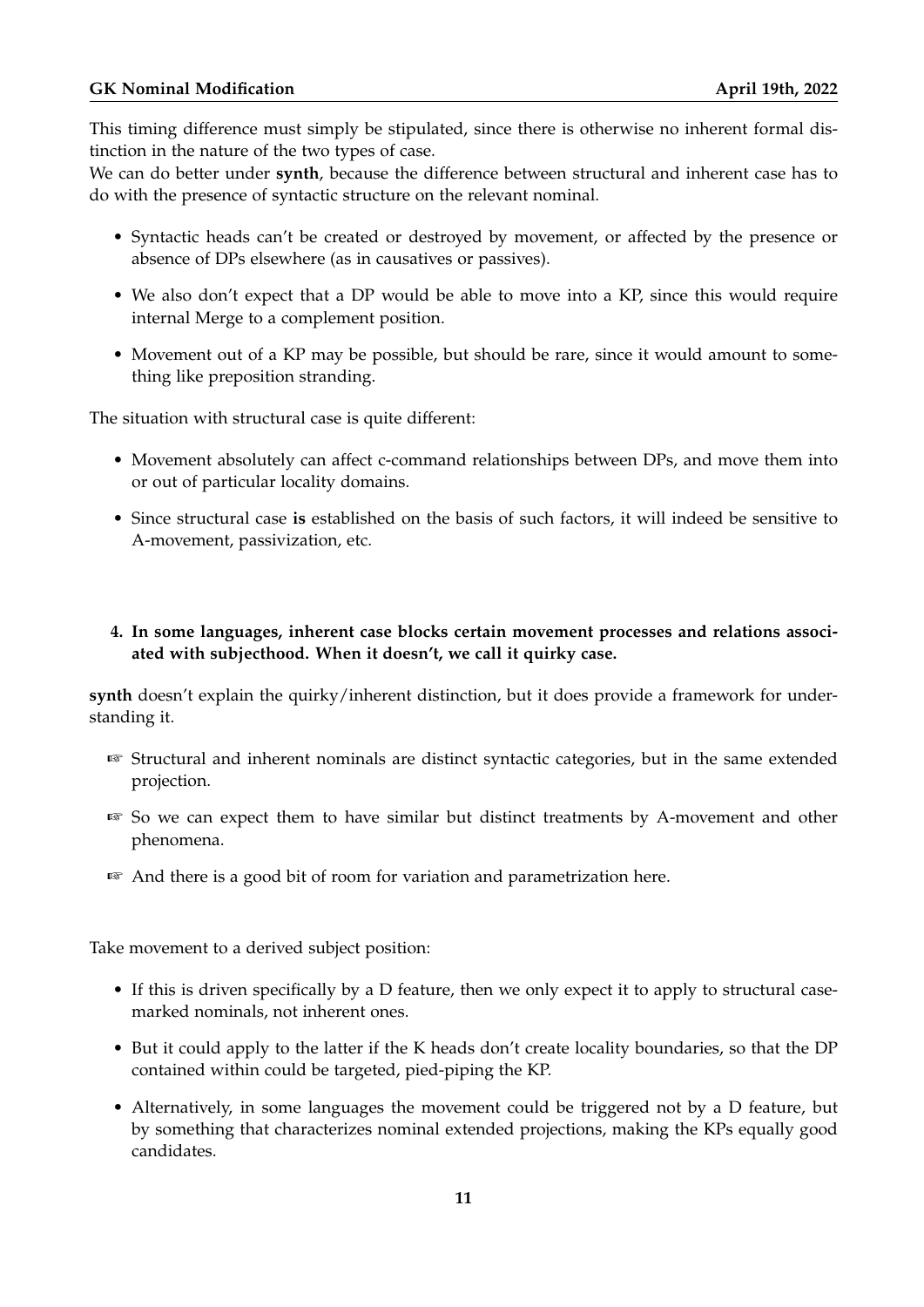- In the end, this is analogous to saying that languages can differ in the extent to which they will tolerate PPs in subject position, which we already know is correct.
- **5. Whether a nominal has inherent or structural case can be relevant for the structural case assigned to another nominal below it.**
- Typically, when two DPs are in the same domain in a nom.-acc. language, the lower gets accusative, but only when **neither** bears inherent case.
- All non-inherent DPs which don't get accusative end up nominative. Thus we get the following patterns:
- a.  $[DP] \rightarrow [DP_{NOM}]$
- b. [ DP DP ]  $\rightarrow$  [ DP<sub>NOM</sub> DP<sub>ACC</sub> ]
- c.  $[DP_{INH}DP] \rightarrow [DP_{INH}DP_{NOM}]$
- d. [ DP  $DP_{INH}$  ]  $\rightarrow$  [  $DP_{NOM}$   $DP_{INH}$  ]
- e.  $[DP_{INH}DP_{INH}] \rightarrow [DP_{INH}DP_{INH}]$

**?** Why don't DPs with inherent case trigger dependent case on a lower DP?

Note that our explanation of this pattern in German and Icelandic had better not be **too** good. Faroese famously goes the other way:

(24) Siggu Sigga.DAT likes.3s book-the.ACC/\*NOM dámar bókina/\*bøkur 'Sigga likes the book.'

What's worse, Tamil shows both patterns, with the variation depending on the specific verb (Baker 2015).

- ☞ One set of verbs combines dative subjects with nominative objects, like German and Icelandic, (25).
- ☞ Another set combines dative subjects with accusative objects, like Faroese, (26).
- (25) En-akkŭ andæ pustagam/\*pustagatt-æ irŭ-kk-ŭ. me-DAT that book.nom/book-ACC be-pres-3sn 'I have that book.'
- (26) En-akkŭ andæ pustagatt-æ pidi-kk-ŭdŭ. me-DAT that book-ACC like-PRES-3SN 'I like that book.'

Again, the assumption of heads above DP in inherent case-marked nominals provides a framework for dealing with this (largely following Richards 2010, Baker 2015):

- The simplest instantiation of the template in (19) for dependent accusative fixes the two relevant categories as DPs.
- I.e. accusative is assigned to a DP c-commanded by another DP within a local domain.
- This will apply straightforwardly when we have two DPs, neither of which has inherent case, assigning accusative to the lower.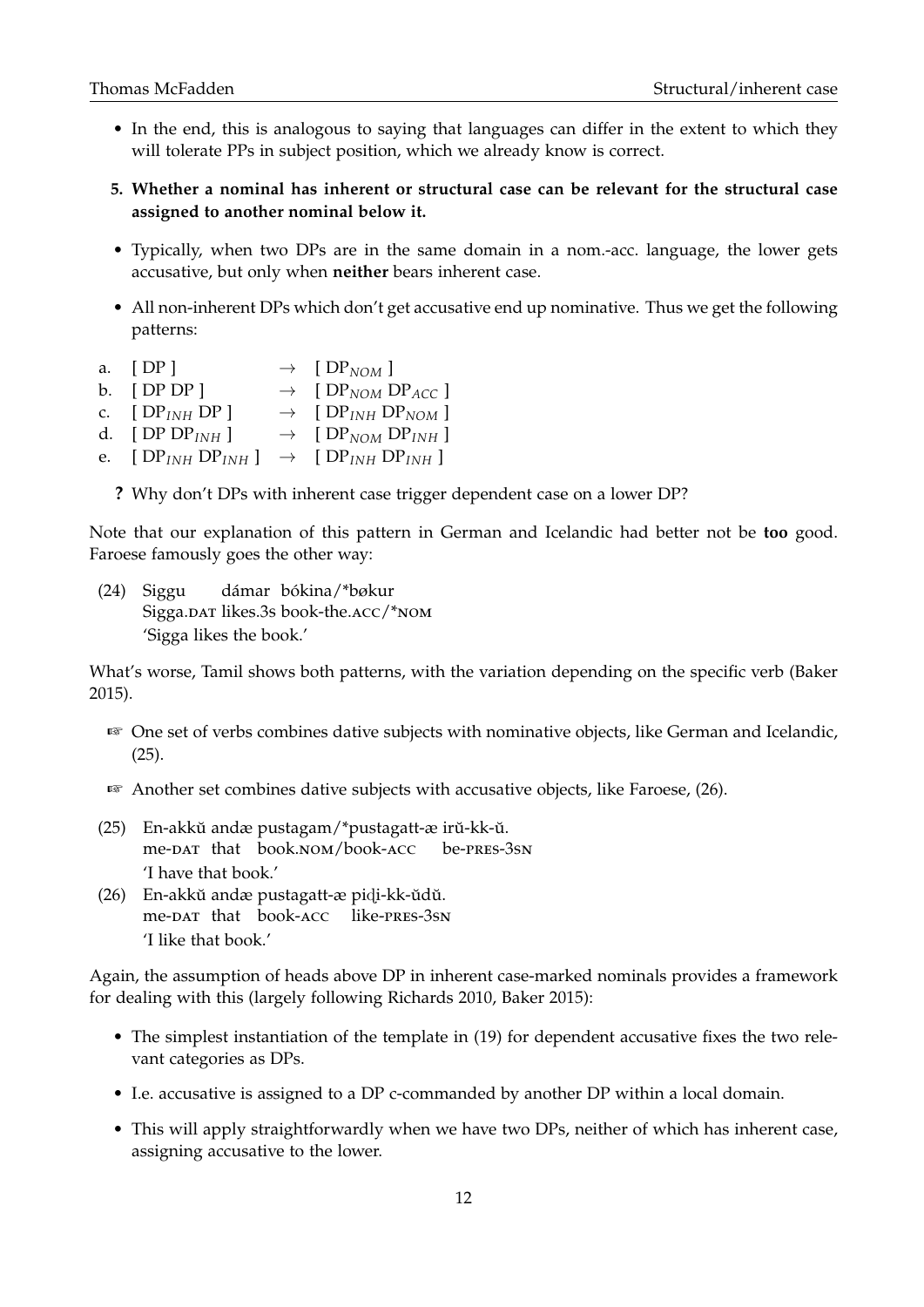But it will plausibly **not** apply when the higher nominal bears inherent case:

- ☞ The entire nominal will be a KP, not a DP, hence won't satisfy the input conditions itself.
- $\sqrt{w}$  Of course that KP will contain a DP, but this won't actually c-command out of the containing structure.
- **E.g. DP**<sub>1</sub> contained within KP doesn't c-command DP<sub>2</sub> in (27), so no dependent accusative:



We can deal with Faroese with a different parametric instantiation of the template in (19):

• Assume e.g. that the bit specifying the properties of the c-commanding phrase does not restrict it to DPs, but to extended nominal projections more generally.

Tamil takes a bit more work, but also fits:

- Assume a dependent accusative rule like the Faroese one to take care of the DAT-ACC verbs.
- Then assume that there is something different about the argument structure of the DAT-NOM verbs that prevents the application of this rule.
- **6. Inherent case-marked nominals are often blocked from triggering agreement, while structural case-marked ones are not.**
- The standard story about this is that agreement and case-assignment are parasitic two sides of a single Agree relationship.
- Assignment of inherent case to a DP in its first-merge position renders it inactive for later Agree with the functional heads where verbal agreement is realized.

However, this co-dependency of case and agreement has come under serious attack:

- For several languages, evidence has accumulated that e.g. nominative case is **not** tied to agreement in the way that it should be.
- Let's consider arguments presented by McFadden and Sundaresan (2010). (See also Baker 2015 and references in both for more evidence.)

A Tamil example from Sundaresan and McFadden (2009):

- (28) [**Naan** puuri I.NOM poori.ACC fry-INF porikk-æ] Raman raman.nom flour.acc buy-pst-m.3sg maavŭ vaangi-n-aan 'Raman bought flour for me to fry pooris'
- ☞ The embedded clause is non-finite, with no agreement and no plausible case assigner (like a prepositional complementizer).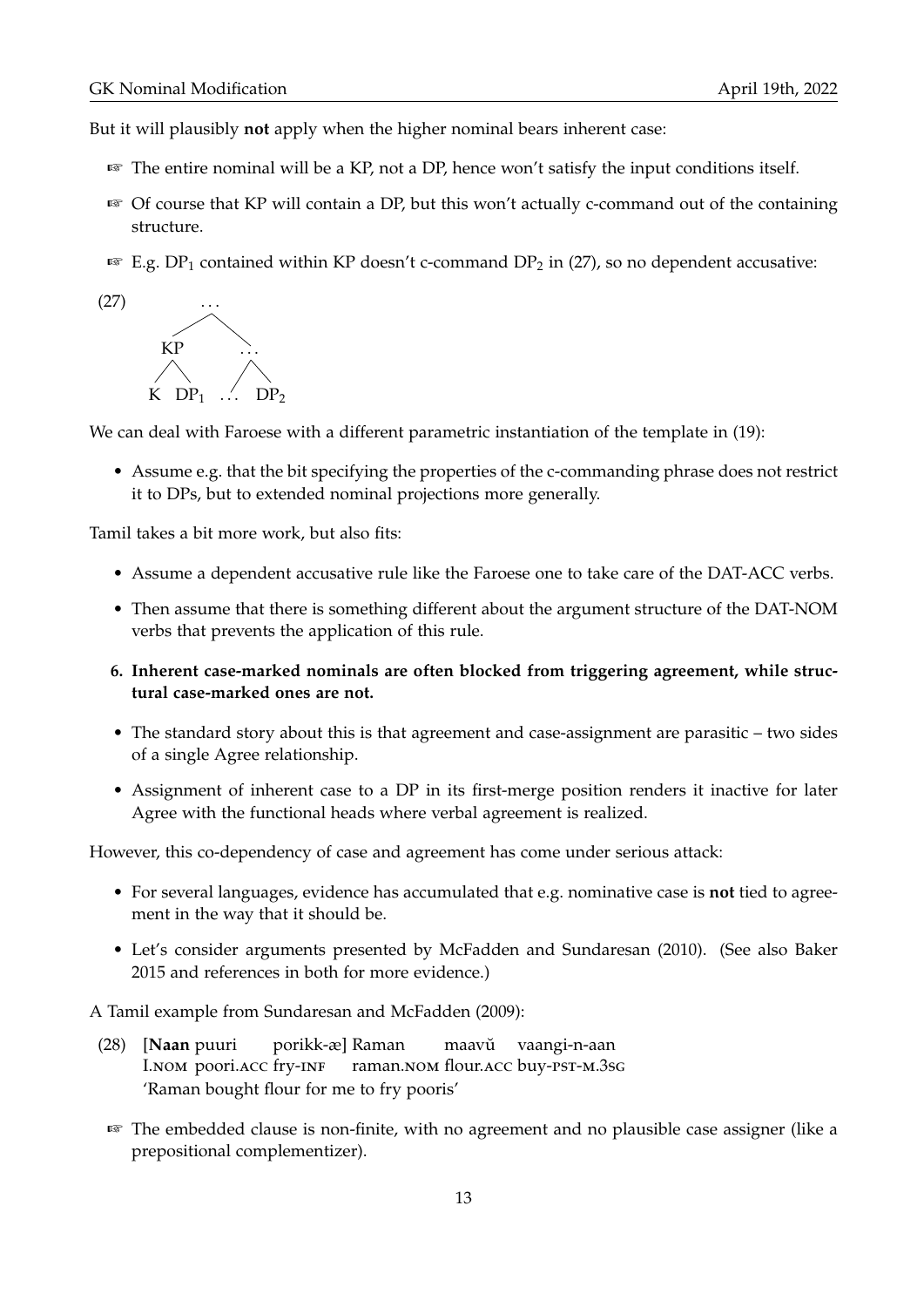☞ And it's an adjunct clause, so case can't be coming from the matrix, and anyway the embedded subject differs in  $\phi$ -features from the matrix agreement.

And an Icelandic paradigm from Boeckx (2000):

- (29) Jóni John.<mark>dat seem.sg/p</mark>L ?\*virðist/virðast vera \*talið/taldir be believed.NT.SG/M.PL like horses.NOM.M.PL líka hestarnir. 'John seems to be believed to like horses.'
- (30) Mér me.dat seem.sg/<mark>pl</mark> virðist/?\*virðast Jóni John.<mark>par like horses.nom.m.pl</mark> líka hestarnir. 'It seems to me that John likes horses.'
- ☞ You could say that *hestarnir* in (29) gets nominative via long-distance agreement with matrix T.
- ☞ But in (30), this agreement is clearly blocked due to defective intervention, yet *hestarnir* still shows up happily nominative.

Fortunately, **synth** allows an alternative explanation:

- $E$ <sup> $\approx$ </sup> Řezáč (2008) argues that additional structure above the DP in inherent case-marked nominals (he assumes they're PPs) creates a phase boundary.
- ☞ Thus the *φ*-features on the DP within are inaccessible to functional heads at the clause level.
- ☞ Structural case-marked DPs, on the other hand, will lack this structure and thus be accessible to Agree relations from outside.
- ➪ See also Yuan (2018, To appear) for the idea that anaphors in Inuit project KP structure, which blocks agreement, as an AAE-avoidance strategy.

## **6 Challenges from intermediate cases**

What **synth** proposes is a clear cut-off between structural and inherent cases, based on the presence of syntactic heads, with no room for intermediate categories.

- ☞ This runs into trouble with accusatives (and some other cases) in most familiar languages, which show some hybrid behavior.
- ☞ Figuring out what to with these non-nominative structural cases is quite tricky, and at first looks like a big problem for **synth**.
- ☞ But I will try to convince you that what we end up with is an unexpected argument in favor of the approach.

#### **6.1 The radical emptiness of the nominative**

There is evidence from a completely different quarter about the presence or absence of syntactic heads corresponding to different cases.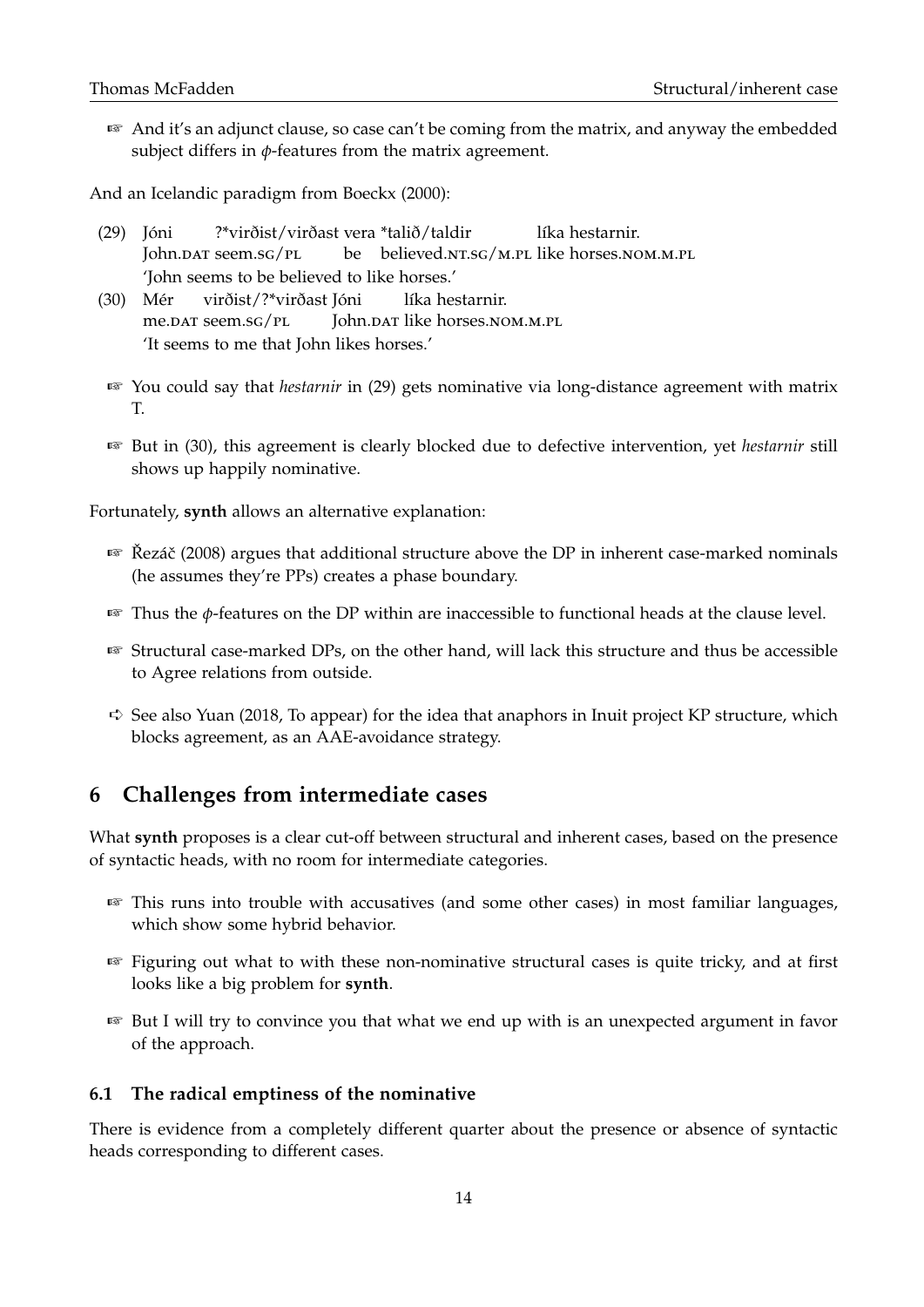- ☞ It's in partial agreement with what we've seen so far, but frustratingly at odds with it on some points.
- ☞ The argument starts with irregular morphological stem alternations sensitive to case.

Consider the following partial paradigms:

|            | Tamil                 | Latin          | Icelandic |
|------------|-----------------------|----------------|-----------|
|            | 'tree'                | 'man'          | 'man'     |
| <b>Nom</b> | mar-am                | hom- $\bar{o}$ | ma-ð-ur   |
| Acc:       | mar-att-æ             | hom-in-em      | ma-nn     |
| Gen        | mar-att-oodæ          | hom-in-is      | ma-nn-s   |
| Dat        | mar-att-ŭkkŭ hom-in-ī |                | ma-nn-i   |

• McFadden (2018) presents data of this type from several other languages, all repeating the same kind of weird pattern.

The empirical thrust is that, with a few principled caveats, you get this cross-linguistically consistent pattern:

(31) **Nominative stem-allomorphy generalization** When there is stem allomorphy based on case, it distinguishes the nominative from all other cases.

The theoretical takeaway is more complicated, but here's the basic idea:

- The stem alternation can be analyzed in terms of allomorphy of a stem-forming suffix, say little *n*.
- The nominative is literally empty, corresponding to the lack of case structure above the DP, while the other cases involve Caha-like KP structures.
- The stem alternations are sensitive to the presence of the first case head above the DP, which distinguishes all other cases from the nominative.
- This head call it A triggers the non-nominative forms of little *n*, **and** it demarcates a locality boundary.

Here's how it looks:

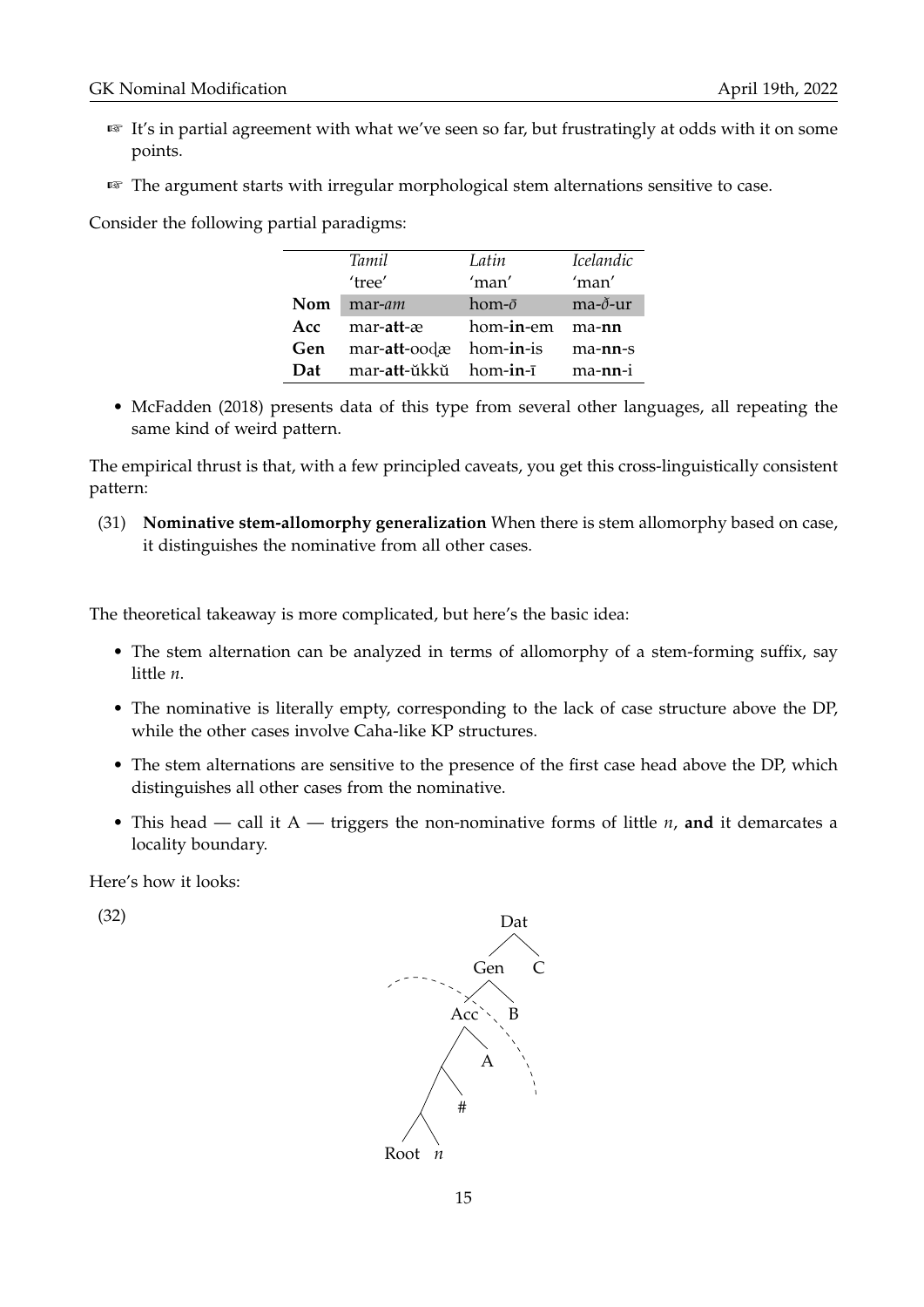☞ The heads above A are not visible for allomorphy of little *n*, hence distinctions among the non-nominative cases can have no relevance for stem alternations.

This is just part of a wider constellation of considerations that single out the nominative (or absolutive) as being empty, the complete lack of case, distinct from all others.

- Again, the nominative is clearly the default, showing up in such a way that it is plausible to think it is never actually **assigned** (McFadden and Sundaresan 2010, Kornfilt and Preminger 2015, Levin 2015).
- And cross-linguistically, it also tends to be morphologically unmarked, lacking any overt suffix or adposition.

This brings us to the following situation:

- ☞ Both structural/inherent considerations and stem-allomorphy ones support a distinction between cases with heads above DP and ones without.
- ☞ Both agree that the nominative is structureless and that prototypically oblique cases like instrumental or locative are structure-full.
- ☞ But they disagree on the status of other 'structural' cases like the accusative, and arguably structural uses of the genitive, dative, ergative etc.

#### **6.2 The double life of the accusative**

Cases like accusative present further problems, even for the structural/inherent divide:

- In nominative-accusative languages, the accusative is the second central structural case alternating with the nominative and the prototypical dependent case.
- However, in many such languages, it also has at least some uses that are arguably or even quite clearly inherent/oblique.

Here's some evidence for inherent accusative in German:

- There are a few verbs that assign a lexical accusative to their sole argument:
	- (33) Mich me.acc freezes. me.acc thirsts. me.acc hungers. me.acc shudders. friert. Mich dürstet. Mich hungert. Mich schaudert. 'I'm cold. I'm thirsty. I'm hungry. I'm shuddering.'
- There is also a productive durational adverbial use of the accusative, e.g. *den ganzen Tag* in (34). Note that it doesn't become nominative in the impersonal passive in (35).
	- (34) Der M. spielte den ganzen Tag. the M. played the whole day.ACC 'The m. played the whole day.'
	- (35) Den ganzen Tag the whole day.acc was wurde gespielt. played roughly 'They/one played the whole day.'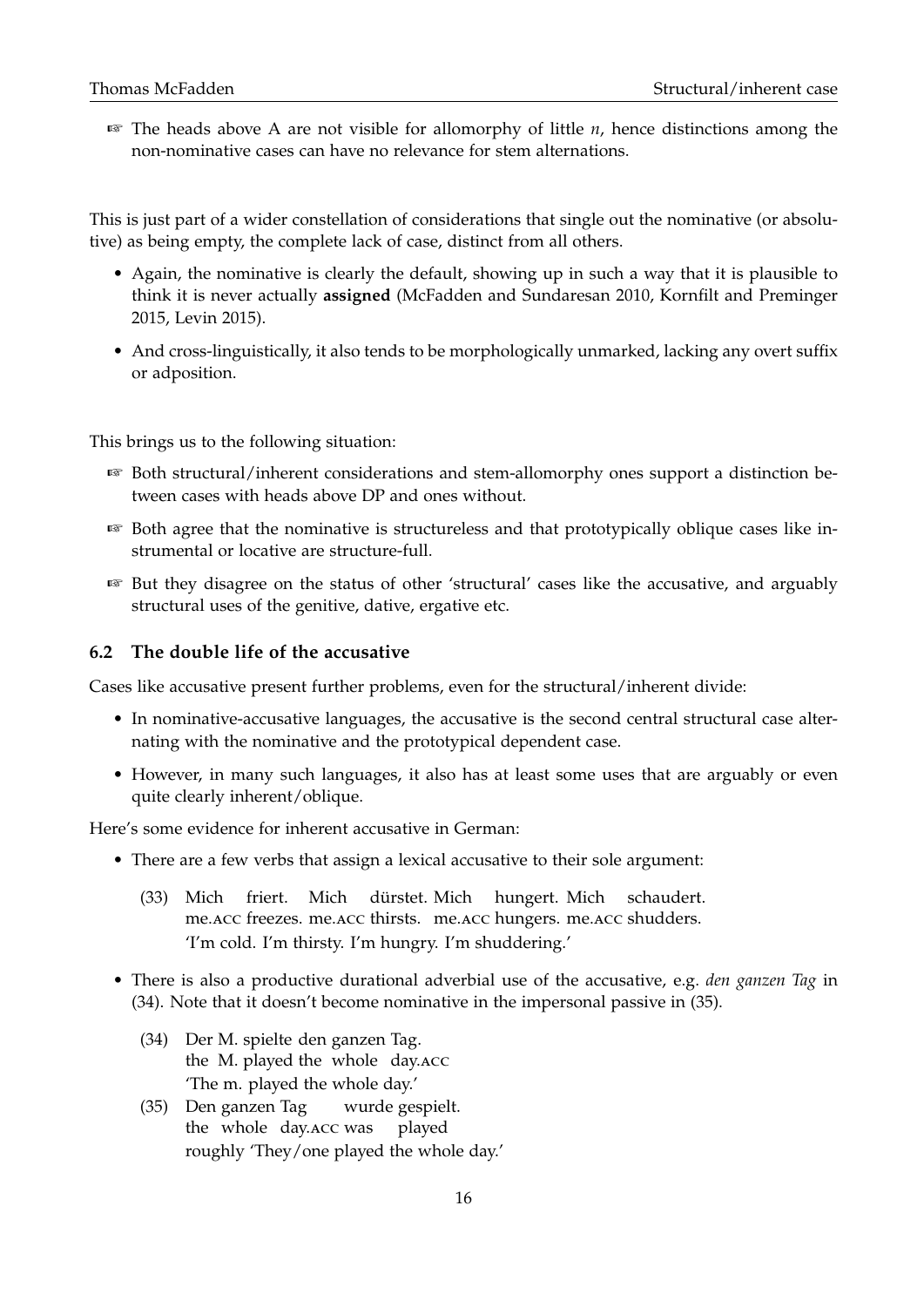We *could* try to claim that there are two different cases here and we're just mistaken in calling them both 'accusative'.

- But we're not dealing with a simple uniform suffix that attaches to all elements that can be marked for case, so we can't posit accidental homophony.
- Instead, we have a whole series of distinct forms of nouns, pronouns, determiners, demonstratives and adjectives, each systematically used **both** for the structural instances **and** for the inherent ones.
- ➪ I.e. we clearly have a unified morphological category accusative, which is sometimes structural and sometimes inherent.

The recognition that the accusative has some inherent/oblique uses is not new. But it's an especially tricky situation for **synth**:

- ☞ For me, the structural/inherent divide reflects how the cases are represented, such that inherent cases involve heads not present in structural ones.
- ☞ This would imply that structural uses of the accusative have to involve a distinct syntactic structure from inherent uses.
- ☞ This looks like a very bad result, making a straightforward account of their morphological identity difficult or even impossible.

And the accusative is just the case for which it is easiest to make this point. Other non-nominative structural cases show similar kinds of splits.

#### **6.3 Phenomena that straddle the divide**

A third problem comes from a closer look at certain details of the phenomena that motivated Caha (2009)'s proposal of containment structures for the various cases.

- There's no interruption in the phenomena determining the hierarchy of case categories to correspond to the structural/inherent divide.
- E.g. in Russian we find syncretisms for every adjacent pair of cases:

|            | window | teachers           | two $(m., n.)$ | book    | <b>100</b> |
|------------|--------|--------------------|----------------|---------|------------|
| <b>Nom</b> | okn-o  | učitel-ja          | dv-a           | knig-a  | $st-o$     |
| Acc        | okn-o  | učitel-ej          | dv-a           | knig-u  | $st-o$     |
| Gen        | okn-a  | učitel-ej          | dv-ux          | knig-y  | st-a       |
| Prep       | okn-e  | učitel-jax         | $dv$ -ux       | knig-e  | st-a       |
| Dat        | okn-u  | učitel-am          | dv-um          | knig-e  | st-a       |
| Ins        | okn-om | učitel-ami dv-umja |                | knig-oj | st-a       |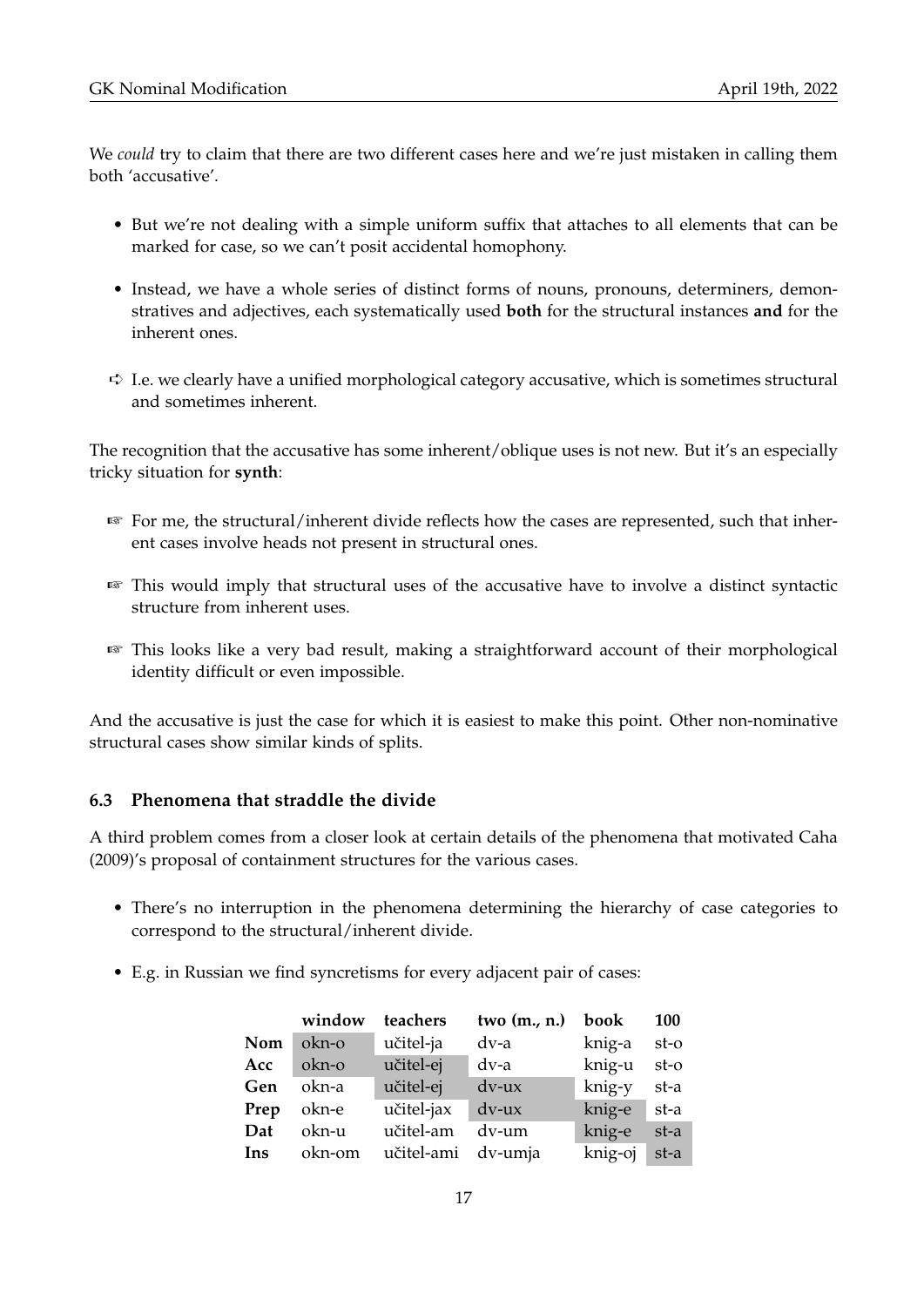Again, this is difficult to square with the idea that the structural/inherent divide corresponds with a big difference in how the cases are represented.

- ☞ According to **synth**, the structural cases lack the kinds of syntactic heads required to make Caha's story about syncretism work.
- ☞ This means we have no way to account for syncretisms involving just one structural and one inherent case, because they should have nothing unique in common.
- ☞ So we incorrectly predict a break in syncretism **somewhere** in the inventory of cases, marking the structural/inherent divide.

## **7 What is dependent case assignment?**

These three challenges for my account of the structural/inherent divide all involve the non-nominative structural cases. Here's the situation:

- ☞ We need not just a two-way distinction between structural and inherent, but a three-way one between nominative, other structural, and inherent.
- ☞ Everything points to absence of heads in the nominative and presence in the inherent cases, but the non-nominative structural cases are unclear.
- ☞ Traditional structural/inherent considerations suggest a bare DP, but morphological stem alternations, inherent uses of structural cases, and phenomena that cross the divide go the other way.

Here's a question that will take us toward a solution:

**?** What actually happens when a dependent case is assigned to a DP?

A simple asumption would be the assignment or valuation of special case features on the D head. But that actually doesn't make so much sense.

- ☞ It would be difficult (impossible?) to implement dependent case via Agree, the normal operation for feature valuation.
- ☞ Dependent case creates a **distinction** between two DPs, not a copying/sharing of values.
- ☞ Also, the featural idea runs into problems discussed above for dealing gracefully with syncretism etc. that led to the KP proposal.

So what is the alternative to implementing dependent case in terms of features?

- Our way of thinking about syntax boils down to features, the bundles of features we call heads, hierarchical structures built out of those heads, and operations on all of them.
- If we can't model something in terms of features or syntactic operations, we're left with additional heads.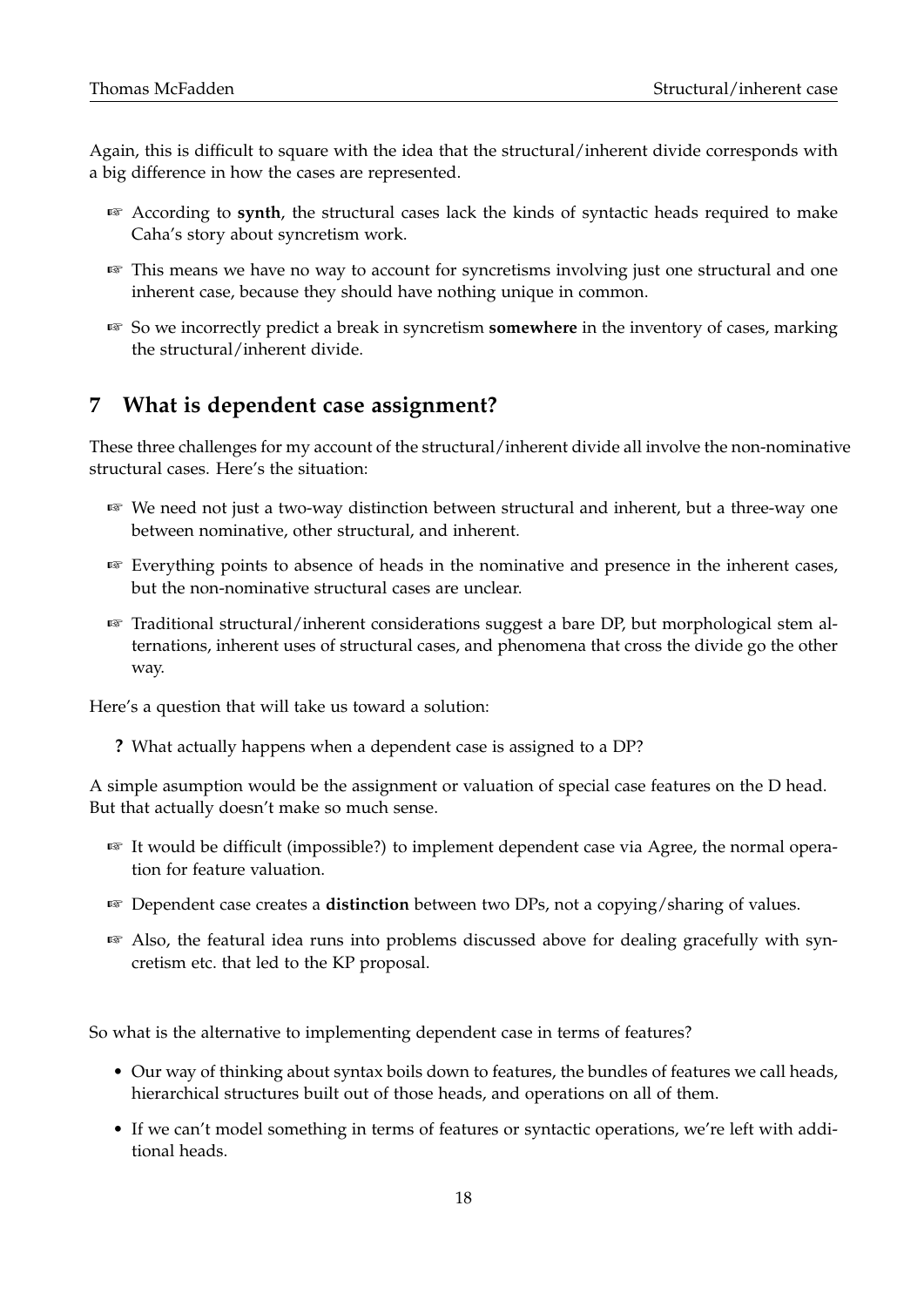- $\Leftrightarrow$  We're led to suppose that the dependent accusative, e.g., involves some amount of structure added on top of the bare DP of the nominative.
- **?** How do we maintain our account of the structural/inherent facts under this scenario?
- **?** If structural accusative involves a head above DP, how is it different from an inherent case?

Again, we need a three-way distinction:

- 1. The nominative
- 2. Other structural cases beyond the nominative
- 3. Inherent cases

And this is where the synthesis of KP with CisM comes in:

#### (36) **An implementation of dependent case**

The assignment of a dependent case literally amounts to the addition of KP structure, on top of what was a simple DP, but late in the derivation.

Here's how that gets us our three-way distinction:

|                  |     | Nom DepAcc InhAcc |        |
|------------------|-----|-------------------|--------|
| 1st Merge        | DP. | DP                | [A DP] |
| Post-Spellout DP |     | [A DP]            | [A DP] |

- 1. The nominative is what you get when a nominal enters the derivation as a DP and remains that way all the way to the end.
- 2. The other structural cases are what you get when a nominal enters the derivation as a DP but gets additional structure **added** on top due to the application of dependent case rules **at Spellout**.
- 3. Inherent case, including inherent accusative, is what you get when a nominal is **first-merged** in the larger structure with structure on top of the DP.

Let's walk through how this gives us what we want. First the easy cases:

- The inherent cases involve structure throughout the syntactic derivation that can be selected for by specific verbs, carry non-trivial semantics, derive structured syncretism etc.
- The nominative lacks all such structure hence being unselectable and having no special semantics.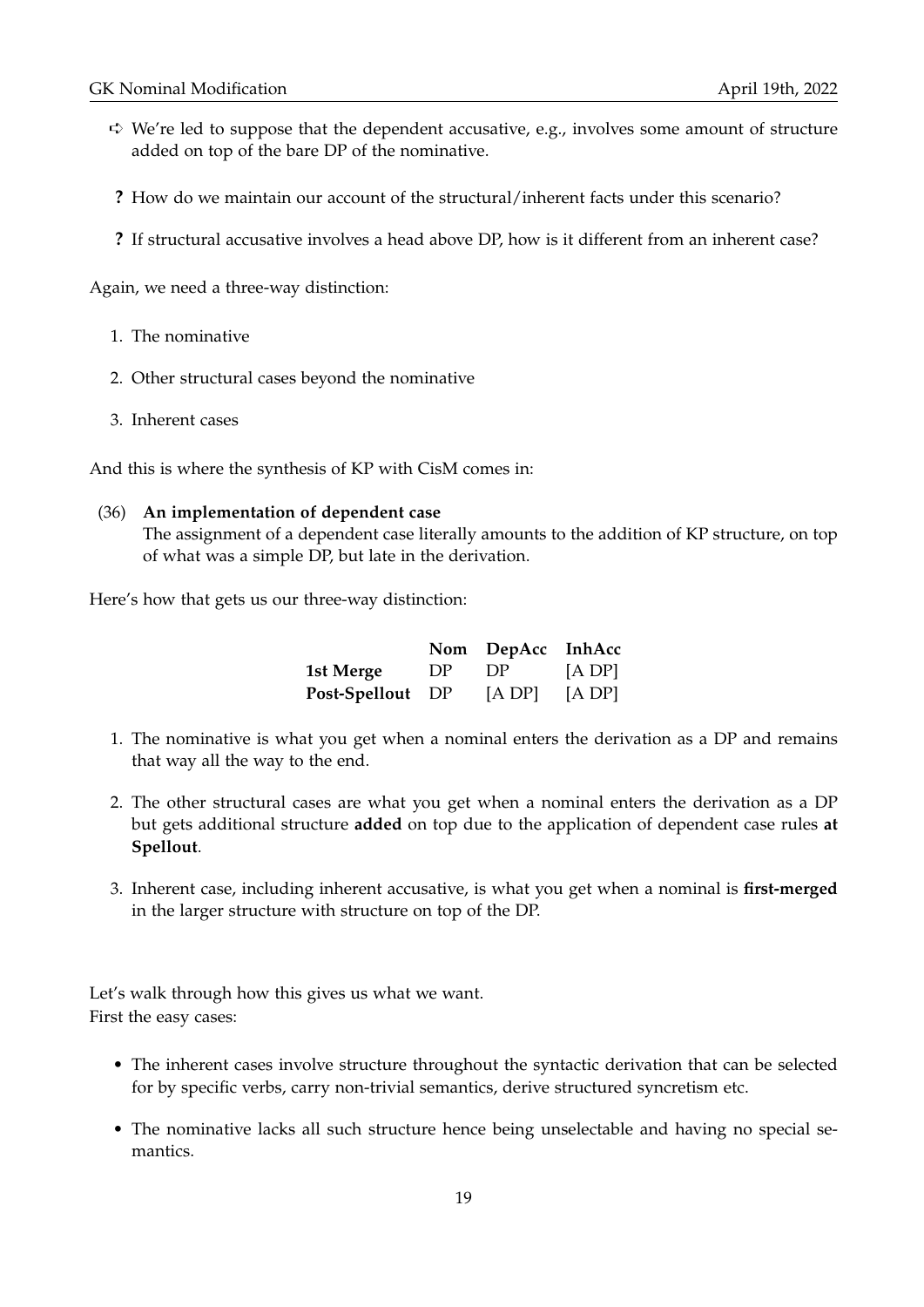Now the more interesting other structural cases:

- They start out as DPs just like the nominative, hence
	- ☞ cannot be selected for
	- ☞ reach Spellout and then LF sill as DPs, so no interesting semantics
- But on the way to the PF branch they get additional structure added, so
	- ☞ behave morpho-phonologically more like the inherent cases
	- ☞ and can even be morphologically identical to them

The implementation of dependent case in (36) raises an important constellation of issues:

☞ It adds structure at a weird time in a weird place and in a weird way.

More specifically:

- Adding material after Spellout violates Inclusiveness.
- Adding new syntactic heads onto phrases that have already been Merged into the larger structure violates the Extension Condition and Cyclicity.
- And we still need a way to actually implement dependent case assignment using operations that fit with the rest of the theory.

I don't have answers, but I do have suggestions:

- ☞ Inclusiveness isn't really a concern if dependent case is a matter for the morphology:
	- Inclusiveness applies to the narrow syntax, not the post-Spellout PF branch (see: every realizational approach to morphology).
- ☞ Similar logic can plausibly be applied to the Extension Condition/Cyclicity.
	- E.g. Levin (2015) specifically proposes that KPs can be inserted above DPs in the postsyntactic component for independent reasons and similarly argues that this obviates problems with Extension and cyclicity.

Finally, if the case structures involved are KP sequences, there's a plausible independent mechanism for managing the addition of structure.

- Making a dependent accusative out of an unmarked nominative amounts to adding the next head in the nominal extended projection.
- So let's say that the KP addition of structural case is handled by the mechanism that implements extended projection.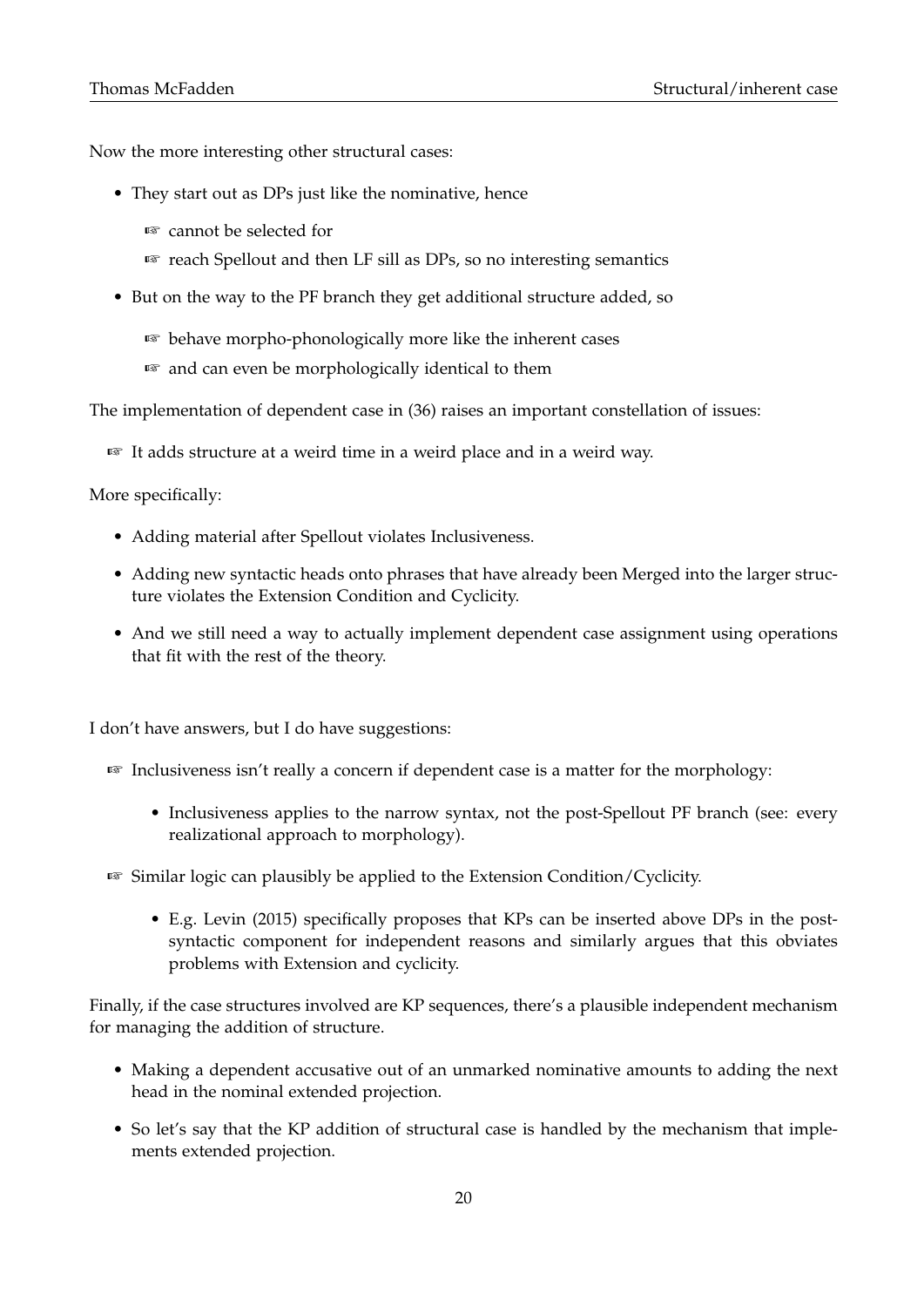Whatever this amounts to, something beyond simply Merge and Agree seems to be required (see Adger 2013, for discussion).

- Crucially, using it for structural case heavily restricts things.
- E.g. it means you can't add arbitrary structure anywhere you want at Spellout, but can only **extend** projections already present in the structure.

Even finallier, a quick aside relating to the structural conditions for the **triggering** of dependent case:

- Ongoing Edinburgh-Göttingen-ZAS project (LASER) with Kenyon Branan, Elise Newman, Sandhya Sundaresan, Rob Truswell and Hedde Zeijlstra on selective opacity, argument-adjunct distinctions etc.
- Exploring a theory of locality based on paths defined by selection and extended projection
- Branan (2021) argues that path-based locality can explain why, in some languages, adjuncts can get dependent case, but don't count as competitors for dependent case on other DPs.

## **8 Some comparative and diachronic issues**

The approach developed here offers a productive basis to address some comparative and diachronic questions about case.

#### **8.1 Inherent case, PPs and morphological variation**

Syntactically speaking, the KP structures attributed to the inherent cases are essentially analogous to PPs.

- So the difference between adpositions and case markers is a (language-specific) matter of how syntactic structures are mapped onto morphophonology (McFadden 2004, Asbury 2008, Caha 2009, etc.).
- Much of the syntax underlying inherent case can thus be universal, across languages with and without rich case-marking systems.
- Since the structural cases exist only on the PF branch, however, they will be subject to greater variation, and languages may lack them entirely.

This also accords with common observations about the loss of morphological case:

- ☞ Oblique and inherent case marking are often replaced by PPs, while structural case marking is reduced or disappears entirely (Blake 2001).
- If inherent case involves actual syntactic content, there will be syntactic and semantic evidence for it in the PLD, even if, say, sound changes obscure its morphological realization.
- So new generations of speakers will continue to acquire the structure even as 'case morphology' is lost, and find new means to expone it.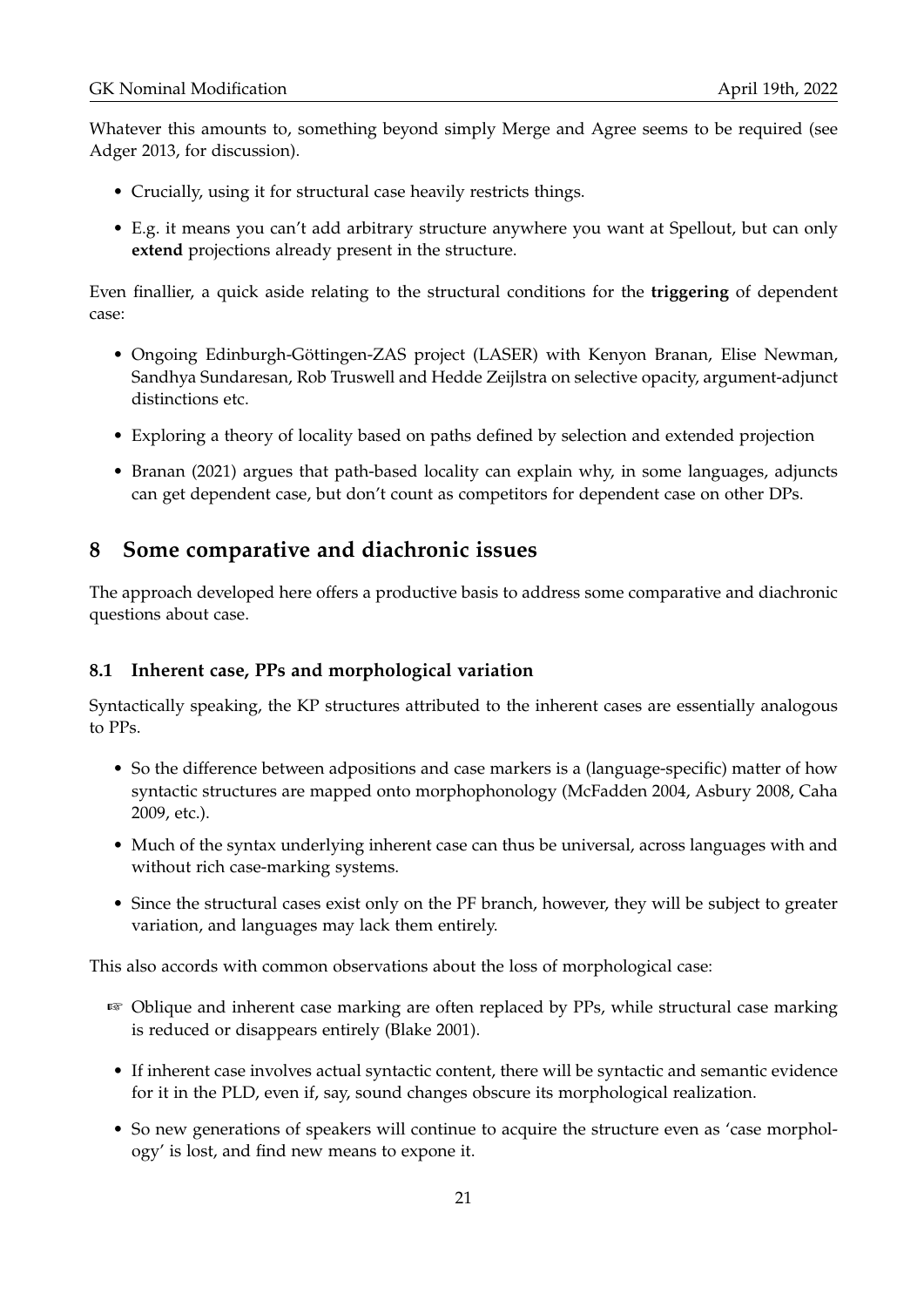- Since structural case is purely morphological, if its realization is lost, it just disappears from the PLD.
- So new generations of speakers will simply fail to acquire it, and it will be lost with no dire effects.

#### **8.2 Intermediate inherent cases**

The approach for cases that are intermediate between the structural and inherent ideals can also accommodate patterns like those analyzed by Anagnostopoulou and Sevdali (2015) in Ancient Greek (AG).

- AG dative and genitive on verbal arguments look in some ways like typical inherent/quirky cases, e.g. in their clear sensitivity to thematic and lexical factors.
- However, many of them can become nominative under passivization, a classic hallmark of structural cases.

Anagnostopoulou and Sevdali (2015) analyze this by distinguishing different types of datives and genitives:

- One type involves interpretable Case features, which makes them inactive for Agree, yielding standard inherent case behavior.
- Another type involves uninterpretable Case features, which are transparent for Agree, yielding something more like limited structural case behavior.

There is diachronic support for something like this:

- ☞ In earlier stages of Greek, the individual cases were associated with more consistent meanings. Not coincidentally, genitives and datives did not alternate with nominatives in the passive.
- ☞ Over time, oblique objects came to alternate with nominatives in a way that paralleled the loss of their particular semantics.
- ☞ This fits in with a development of the relevant Case features from being interpretable to uninterpretable, in line with a common diachronic pattern described by van Gelderen (2011) and others.

A crucial idea then is that the actual case of DPs with uninterpretable Case is determined by dependent case rules operating on top of and after syntactic Agree:

- Dative and genitive, like accusative, are dependent cases, in that they depend on another c-commanding DP with structural Case.
	- $\overrightarrow{\mathbf{v}}$  Hence they alternate with the nominative in the passive, where that c-commanding DP is suppressed.
- But they are crucially more specific than the accusative, in that they have contextual specifications for specific lexical verbs or applicative heads.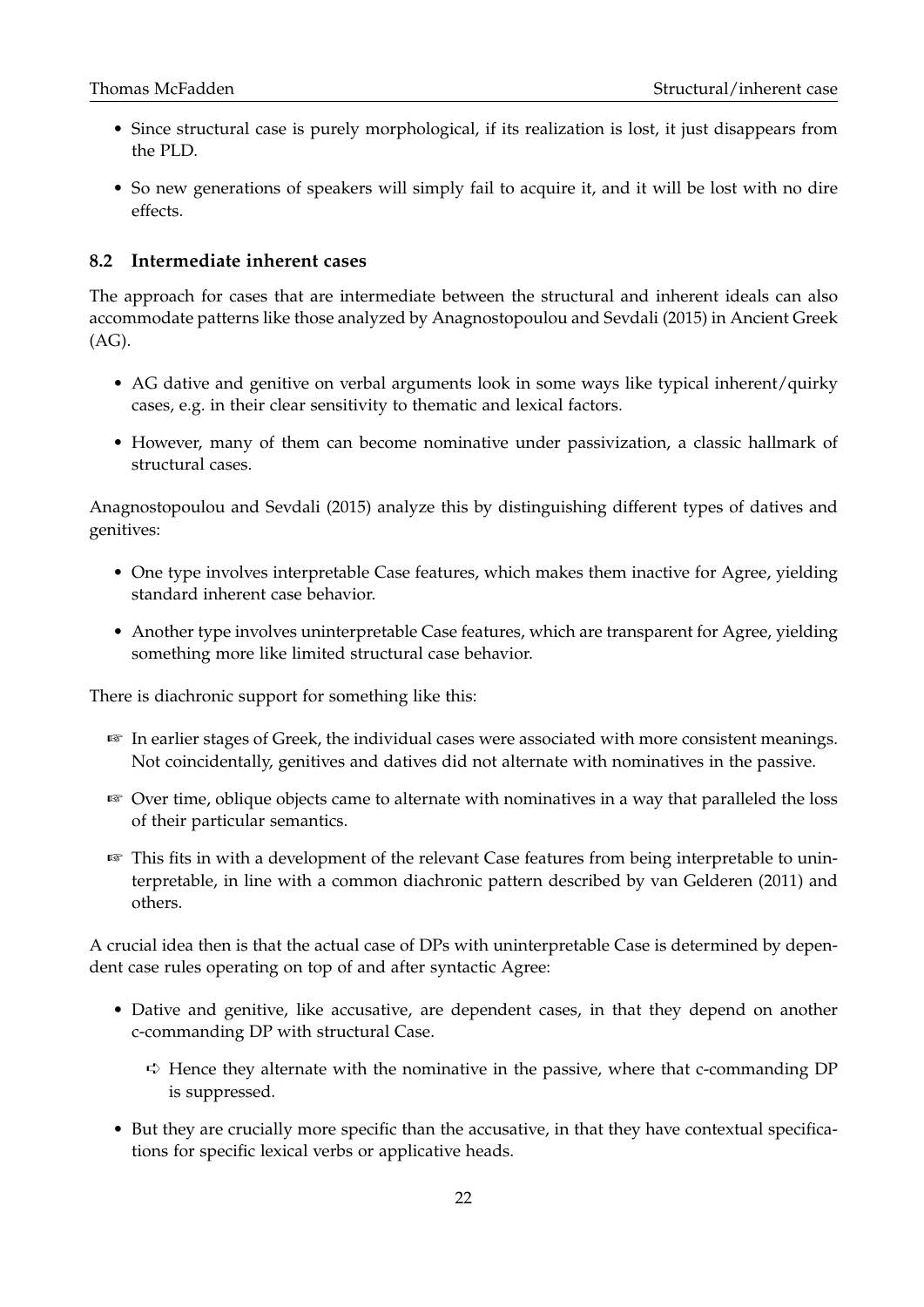$\Rightarrow$  This is why they take precedence over the accusative when the conditions for both are met.

We can implement this under **synth** by recognizing a series of types of oblique case, with distinct but related structural analyses, connected by plausible diachronic development paths:

- 1. Properly semantic case, which involves an unselected nominal phrase (typically some kind of adjunct) in an elaborated KP structure
	- The KP layer will have to provide the semantic connection to the surrounding context since there is no selecting element to do so.
	- The KP will also ensure that rules of structural case assignment do not apply, hence these will not alternate with nominatives in the passive.
- 2. Traditional inherent case, which has essentially the same KP structure, but is c-selected in the syntax by a lexical predicate, applicative or similar
	- Still being syntactic KPs, they will not alternate with nominatives in the passive, and they will have some semi-regular semantics.
	- But they will also be subject to semantic irregularities due to the vagaries of selection the KP won't bear all of the responsibility for the semantics due to the contribution of the selecting predicate.
	- They plausibly develop out of semantic cases in contexts where a particular type of adjunct is especially common with particiular predicates in the PLD and is reinterpreted as an argument.
- 3. The structural genitives/datives of Anagnostopoulou and Sevdali (2015), which we can analyze as DPs in the syntax that are made into KPs in the morphology
	- This can develop out of type 2 if the original thematic patterns become obscured and their dependence on specific predicates increasingly arbitrary.
	- Learners would reanalyze the case marking as a morphological quirk required by the lexical predicate rather than a syntactic structure — with concomitant semantics — that fits with the predicate.
	- They are thus syntactic DPs, subject to structural case assignment in the morphology, and predictably alternate with the nominative in passives.
	- Directly translating Anagnostopoulou and Sevdali (2015), a language with such cases will have multiple versions of dependent case, some of which project extra structural layers due to lexical specifications.

### **8.3 The grammaticalization of case marking**

The grammaticalization sources for **structural** case markers are typically inherent case markers.

• For us, shifting a marker from inherent to structural case amounts to having the same KP structure projected in the morphology instead of the syntax.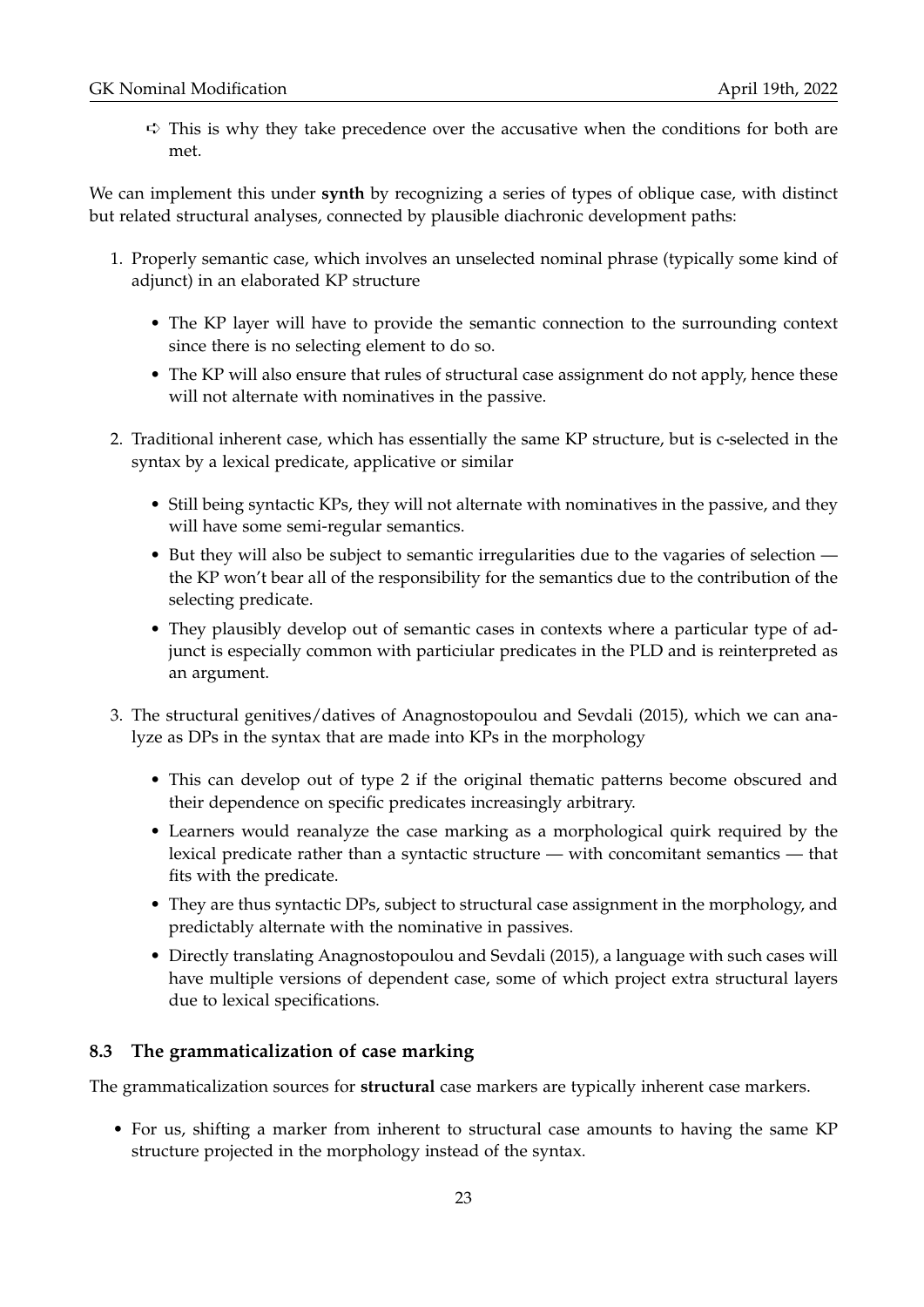- This captures the observation that grammaticalization is often accompanied by semantic bleaching.
- And it explains why this pathway should be common, since the structural case is indistinguishable from an inherent one in the Morphology.

We also get an idea of why, as we have been led to propose, the Morphology should ever come to create what **looks like** syntactic structure.

- Odd bits of morphology come from generations of new language learners finding ways to accommodate the wreckage in the PLD of forms that have lost (some of) their syntactic/semantic motivation.
- Apparently, they deal with this mismatch fairly directly, by acquiring rules to project that structure in the Morphology, rather than the Narrow Syntax.

## **References**

Adger, David. 2013. *A syntax of substance*. Cambridge, MA: MIT Press.

- Anagnostopoulou, Elena, and Christina Sevdali. 2015. Case alternations in Ancient Greek passives and the typology of Case. *Language* 91:442–481.
- Asbury, Anna. 2008. The morphosyntax of case and adpositions. Doctoral Dissertation, Utrecht University.
- Baker, Mark. 2015. *Case: Its principles and its parameters*. Cambridge: CUP.
- Baker, Mark, and Nadya Vinokurova. 2010. Two modalities of Case assignment: Case in Sakha. *Natural Language and Linguistic Theory* 28:593–642.
- Bayer, Josef, Markus Bader, and Michael Meng. 2001. Morphological underspecification meets oblique case: syntactic and processing effects in German. *Lingua* 111:465–514.
- Bittner, Maria, and Ken Hale. 1996. The structural determination of case and agreement. *Linguistic Inquiry* 27:1–68.
- Blake, Barry. 2001. *Case*. Cambridge University Press, second edition.
- Boeckx, Cedric. 2000. EPP eliminated. Ms., University of Connecticut.
- Branan, Kenyon. 2021. Paths and patterns of partial participation. Presented at NELS 52.

Caha, Pavel. 2009. The nanosyntax of case. Doctoral Dissertation, University of Tromsø.

Emonds, Joseph. 1987. The invisible category principle. *Linguistic Inquiry* 18:613–632.

- Freidin, Robert, and Rex Sprouse. 1991. Lexical case phenomena. In *Principles and parameters in comparative grammar*, ed. Robert Freidin. Cambridge, Mass.: MIT Press.
- van Gelderen, Elly. 2011. *The linguistic cycle: language change and the language faculty*. Oxford: Oxford University Press.
- Haider, Hubert. 1985. The case of German. In *Studies in German grammar*, ed. Jindřich Toman, 65–101. Dordrecht: Foris.
- Harley, Heidi. 1995. Subjects, events and licensing. Doctoral Dissertation, MIT.
- Kornfilt, Jaklin, and Omer Preminger. 2015. Nominative as *no case at all*: an argument from raisingto-accusative in Sakha. In *Proceedings of the 9th Workshop on Altaic Formal Linguistics*. Cambridge, MA: MITWPL.
- Lamontagne, Greg, and Lisa Travis. 1987. The syntax of adjacency. In *Proceedings of WCCFL*, 6, 173–186.
- Levin, Theodore. 2015. Licensing without Case. Doctoral Dissertation, MIT.